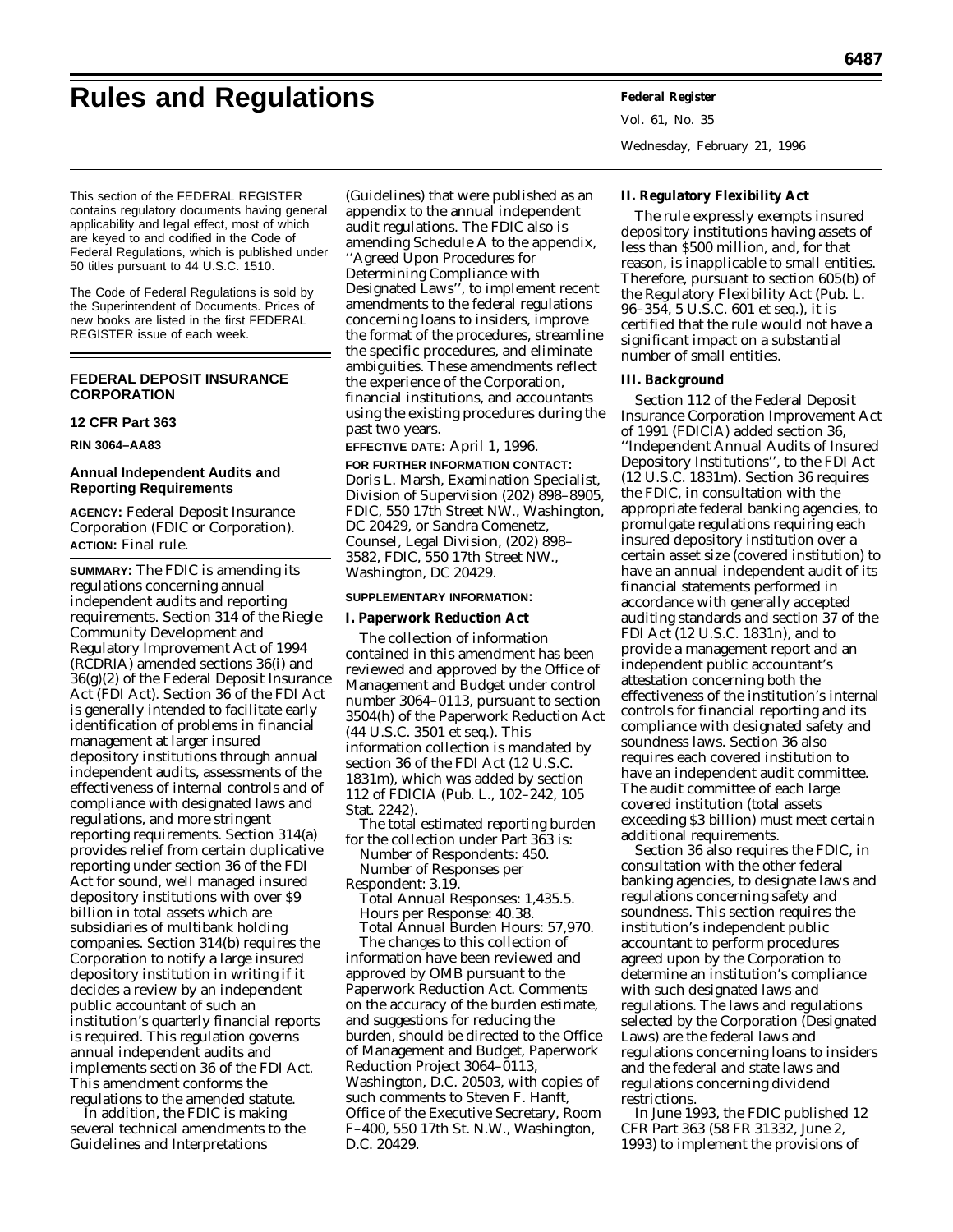section 36 of the FDI Act. Under Part 363, the requirements of section 36 apply to each insured depository institution with \$500 million or more in total assets at the beginning of any fiscal year that begins after December 31, 1992. Part 363 also includes Guidelines and Interpretations (Appendix A to Part 363), which are intended to assist institutions and independent public accountants in understanding and complying with Section 36 and Part 363. Appendix A to Schedule A contains the agreed-upon procedures that must be performed by an institution's independent public accountant in order to permit the accountant to report on the extent of compliance with the Designated Laws as required by Section  $36(e)(1)$  and  $(2)$ .

Section 314 of RCDRIA amends sections  $36(i)$  and  $36(g)(2)$  of the FDI Act  $(12 \text{ U.S.C. } 1831 \text{m(i) and } (g)(2))$ . The purpose of section 314(a) is to provide relief from certain duplicative reporting under section 36 of the FDI Act for sound, well managed insured depository institutions with over \$9 billion in total assets which are subsidiaries of multibank holding companies. Section 314(b) requires the FDIC to notify a large insured depository institution in writing if the FDIC decides to require a review by an independent public accountant of such institution's quarterly financial reports.

Section 36(g)(2) of the FDI Act authorizes the FDIC to require independent public accountants for ''large institutions'' to review such institutions' quarterly financial reports. When the FDIC adopted Part 363, it elected not to exercise its authority in this area for reasons of cost and limited expected benefits, preferring instead to request such reviews on a case-by-case basis. The FDIC continues to believe that this is appropriate. Should the FDIC decide to request an independent public accountant's review of the quarterly financial statements of a large insured depository institution, it will make the request in writing. The regulation is being amended to reflect section 314(a); no regulatory action is needed for section 314(b) which speaks for itself.

In addition, the regulation is being amended to reflect the current provisions of federal regulations concerning loans to insiders (Federal Reserve Board Regulation O, 12 CFR Part 215), which are included in one of the Designated Laws, but were amended themselves during 1994.

Lastly, Section 303 of RCDRIA requires the each federal banking agency to streamline and modify its regulations and policies in order to improve efficiency and reduce unnecessary

burden. The FDIC believes that Part 363 and its final amendment are consistent with the requirements of section 303.

#### **IV. Proposed Rule**

The FDIC sought public comment on proposed amendments to Part 363 and the Guidelines in February 1995 (60 FR 8583, February 15, 1995). The FDIC proposed to amend certain paragraphs of 12 CFR Part 363 to conform to the amended statute. The FDIC also proposed to make technical and clarifying changes to the Guidelines in Appendix A.

In addition, initial experience with Part 363 indicated that certain clarifications of the specific procedures in Schedule A to Appendix A of the Guidelines would make them more efficient and less burdensome. The FDIC therefore proposed amending Schedule A to Appendix A—Agreed Upon Procedures for Determining Compliance with Designated Laws, to eliminate ambiguities, improve the format of the procedures, streamline the specific procedures, and reflect the recent amendments to the federal regulations concerning loans to insiders (12 CFR Part 215). The proposal reflected the experience of the Corporation, institutions, and accountants with the existing procedures during the period since their adoption in June 1993.

#### *A. Proposed Amendments to the Rule*

Section 363.1—Scope. To make § 363.1(b) consistent with section 314(a)(1) of RCDRIA, the phrase ''but less than \$9 billion'' was proposed to be deleted from the provisions of the regulation describing the institutions eligible to report using the holding company exception set forth in section 36(i). Section 36 originally required each institution with total assets exceeding \$9 billion to have its own audit committee and to file a management report and attestations by the independent public accountant on internal controls and compliance with designated laws and regulations. This has been particularly burdensome for many large institutions which are subsidiaries of multibank holding companies because they have had to have their own separate audit committee, whose function was often duplicative of the holding company audit committee. In addition, the holding company typically has had to file two sets of management reports and attestations by the independent public accountant: one on the institution which exceeded \$9 billion in total assets and another on the holding company group in order to cover the smaller institutions also subject to Part 363. In

many cases, these reports were duplicative since the large institution was the dominant institution in the holding company group. Section 314(a) eliminates this duplication by permitting sound, well-managed insured depository institutions with over \$9 billion in total assets which are subsidiaries of multibank holding companies to use the holding company audit committee and to submit reports as part of the holding company group.

The FDIC also proposed to add a paragraph, consistent with section 314(a)(3) of RCDRIA, to explain that the appropriate federal banking agency may require a large institution subsidiary of a holding company to have its own audit committee and report separately if it determines that the institution's use of the holding company exception in section 36(i) would create a significant risk to the affected deposit insurance fund.

Section 363.4—Filing and notice requirements. It was proposed to correct § 363.4(b) so that it would be clear that only the annual report in  $\S 363.4(a)(1)$  is available for public inspection and that the attestation by the independent public accountant concerning compliance with Designated Laws is not a document available to the public.

Section 363.5—Audit committees. A new sentence was proposed to be added to make the Rule consistent with section 314(a) of RCDRIA, which prohibits any large customers of a large insured depository institution from being members of the audit committee of the institution's holding company if the institution relies on the audit committee of the holding company to comply with this rule.

#### *B. Amendments to Appendix A to Part 363—Guidelines and Interpretations*

4. Comparable Services and Functions—Guideline 4(c) under ''Scope of Rule'' was proposed to be amended to replace the phrase ''all subsidiary institutions'' with the phrase ''those subsidiary institutions'' to clarify that only information pertaining to covered institutions, not all subsidiaries of a holding company, must be included in reports filed under Part 363.

9. Safeguarding of Assets. The last two sentences of Guideline 9 and the footnote to the Guideline, which explained how the independent public accountant should treat the lack of criteria against which ''safeguarding of assets'' may be judged for financial reporting, were proposed to be revised. The FDIC's concern over the lack of criteria, which existed at the time of the adoption of Part 363, was eliminated in May 1994, as a result of the issuance by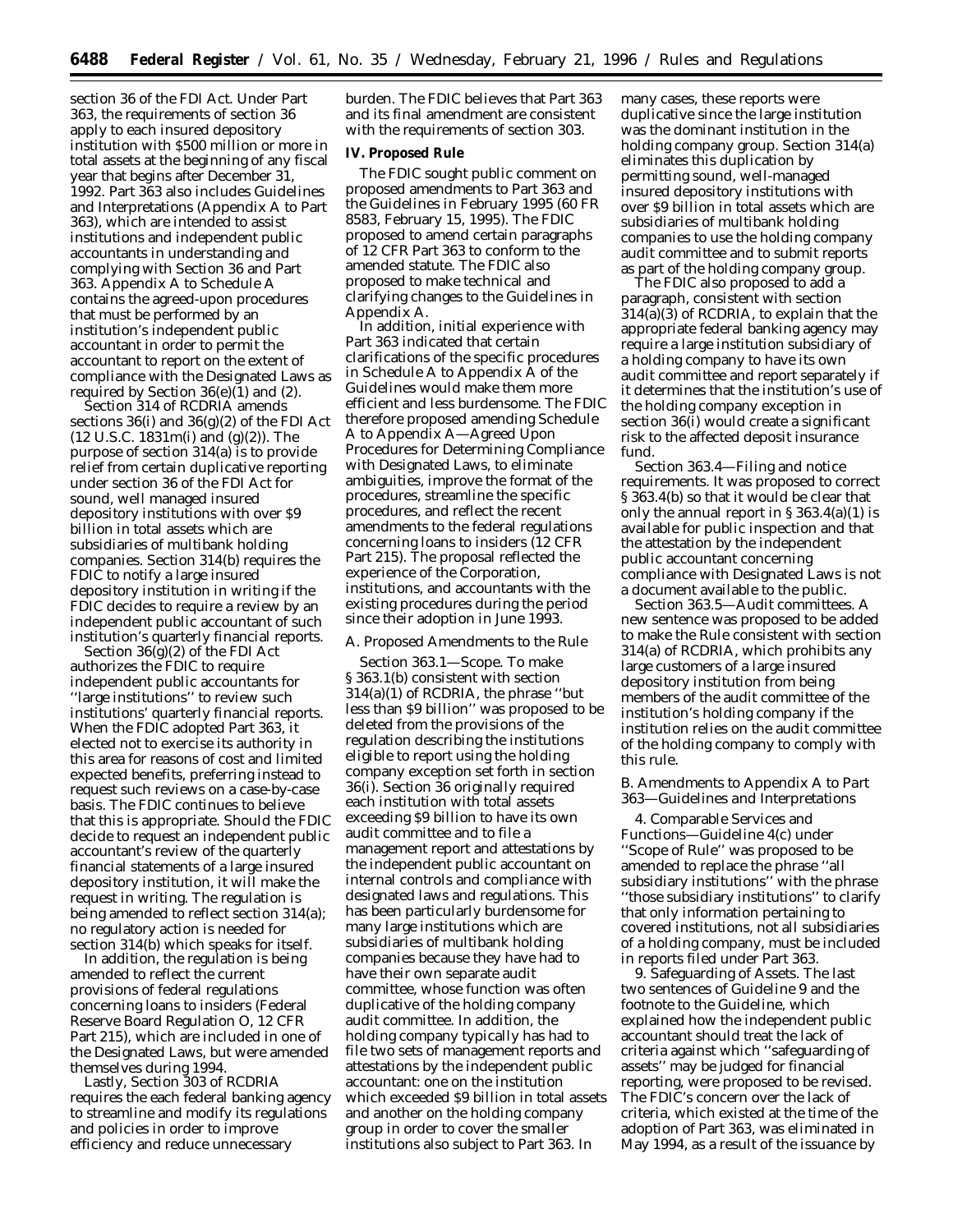Committee of Sponsoring Organizations (COSO) of the Treadway Commission of an Addendum to the ''*Reporting to External Parties*'' volume of COSO's September 1992 *Internal Control— Integrated Framework* (COSO Report). The Addendum expanded the discussion of the scope of a management report on internal controls to address additional controls pertaining to safeguarding of assets. The FDIC proposed to replace the last two sentences of the Guideline with specific references to types of safeguarding that should be covered by management and the independent public accountant in their reports.

10. Standards for Internal Controls. In the footnote to Guideline 10, the Addendum to the COSO Report was proposed to be added to the list of sources of information on safeguarding of assets and standards for internal controls for financial reporting that may be considered for use by institutions. In addition, it was proposed that the American Institute of Certified Public Accountants' (AICPA) Statement on Auditing Standards No. 55 (SAS 55), ''Consideration of the Internal Control Structure in a Financial Statement Audit,'' should replace AICPA Statement on Auditing Standards No. 30 (SAS 30), ''Reporting on Internal Accounting Control,'' in the footnote to Guideline 10.

15. Peer Reviews—Guideline 15 requires each independent accountant to be enrolled in or have received a peer review that meets certain guidelines. These guidelines state that the peer review must be consistent with American Institute of Certified Public Accountants (AICPA) standards. Since the AICPA combined the two of its three standards for performing and reporting on peer reviews, those for Private Companies Practice Section and for its Quality Reviews into one standard on Peer Reviews, the footnote to Guideline 15 was proposed to be amended to identify the two remaining acceptable AICPA standards: Standards for Performing and Reporting on Peer Reviews, contained in Volume 2 of the AICPA's *Professional Standards,* and Standards for Performing and Reporting on Peer Reviews, codified in the *SEC Practice Section Reference Manual.*

24. Relief from Filing Deadlines—This Guideline explains the circumstances in which an institution may request an extension of a filing deadline, but makes reference to section 36 in doing so. The phrase referring to section 36 of the FDI Act in Guideline 24 was proposed to be deleted since section 36 does not grant authority to the FDIC to provide relief

to, or exempt institutions from, provisions in the statute.

31. Holding Company Audit Committees—The proposal sought to revise Guideline 31 because it had been widely misunderstood. The existing Guideline provides that members of a holding company's independent audit committee may serve as the audit committee of *any* subsidiary institution if they are otherwise independent of the subsidiary's management. However, this was not intended to apply where an insured depository institution subsidiary has \$5 billion or more in total assets, and a 3, 4, or 5 composite CAMEL rating and is not eligible to use the holding company exception in section 36(i). Such a subsidiary must have its own audit committee separate from the audit committee of the holding company. Guideline 31 was proposed to be amended to clarify this point.

In addition, existing Guideline 31 did not make it clear that when an institution eligible to use the holding company exception relies on a holding company audit committee in order to comply with this rule, the holding company audit committee must meet the requirements for the audit committee of the largest subsidiary institution. To be eligible to use the holding company exception, an insured depository institution subsidiary must have either less than \$5 billion in total assets, or \$5 billion or more in total assets and a 1 or 2 composite CAMEL rating, and its holding company must perform services and functions comparable to those required by the statute. Accordingly, it was proposed to amend Guideline 31 to clearly indicate that when an eligible institution chooses to rely on the holding company's audit committee, the members of the audit committee of the holding company are expected to meet the membership requirements of the largest subsidiary depository institution and may perform the duties of the audit committee for a subsidiary institution without becoming directors of the institution.

32. Duties—The second sentence of Guideline 32 was proposed to be amended to complete the citation to certain sections of Part 363. As proposed, the sentence would state that the duties of a covered institution's audit committee should be appropriate to the size of the institution and the complexity of its operations, and should include reviewing with management and the independent public accountant the basis for the reports issued under §§ 363.2(a) and (b) and 363.3(a) and (b) of the Rule. At present, the citation refers only to § 363.2(b) of the Rule.

# *C. Amendments to Schedule A to Appendix A—Agreed Upon Procedures for Determining Compliance With Designated Laws*

The agreed upon procedures in Schedule A were proposed to be amended to clarify the numbering system, make the procedures consistent with amendments to insider loan regulations, and adopt suggestions of institutions and accountants to make the performance of the agreed upon procedures more efficient and less burdensome.

Proposed formatting changes included renumbering the paragraphs and adding more subject titles. The procedures applicable to insider extensions of credit granted, insider extensions of credit outstanding, aggregate insider extensions of credit outstanding, overdrafts, limitations on extensions of credit to executive officers, and reports on indebtedness to correspondent banks were proposed to be placed in separate subsections of the procedures for more efficient performance of the procedures and ease of reference. The amendments to the Federal Reserve Board's Regulation O (12 CFR Part 215), the federal rules governing insider loans, necessitated numerous citation changes.

As proposed, accountants would be permitted to use the most recently completed Reports of Condition and Income (Call Report) or Thrift Financial Report (TFR) when the procedures are being performed rather than requiring the use of only the year-end Call Report or TFR. The scope of the required reading of board and committee minutes and reports under the Securities Exchange Act of 1934 was proposed to also be more clearly defined. Inadvertent overdrafts in an aggregate amount of \$1,000 or less, which are exempt from Regulation O proscriptions (see 12 CFR 215.4(e)), were proposed to no longer be separately tracked by institutions, listed when certain representations are made by management, or tested by the accountant. Where accountants had previously been expected to compare insider transactions to transactions with nonaffiliated persons, the comparison period within which nonaffiliated transactions can take place was proposed to be expanded from four to eight weeks. In addition, where no maximum number of transactions (to which comparisons must be made) had previously been included, comparisons were proposed to be limited to a maximum of three. An alternative procedure that permitted the terms of the insider transaction to be compared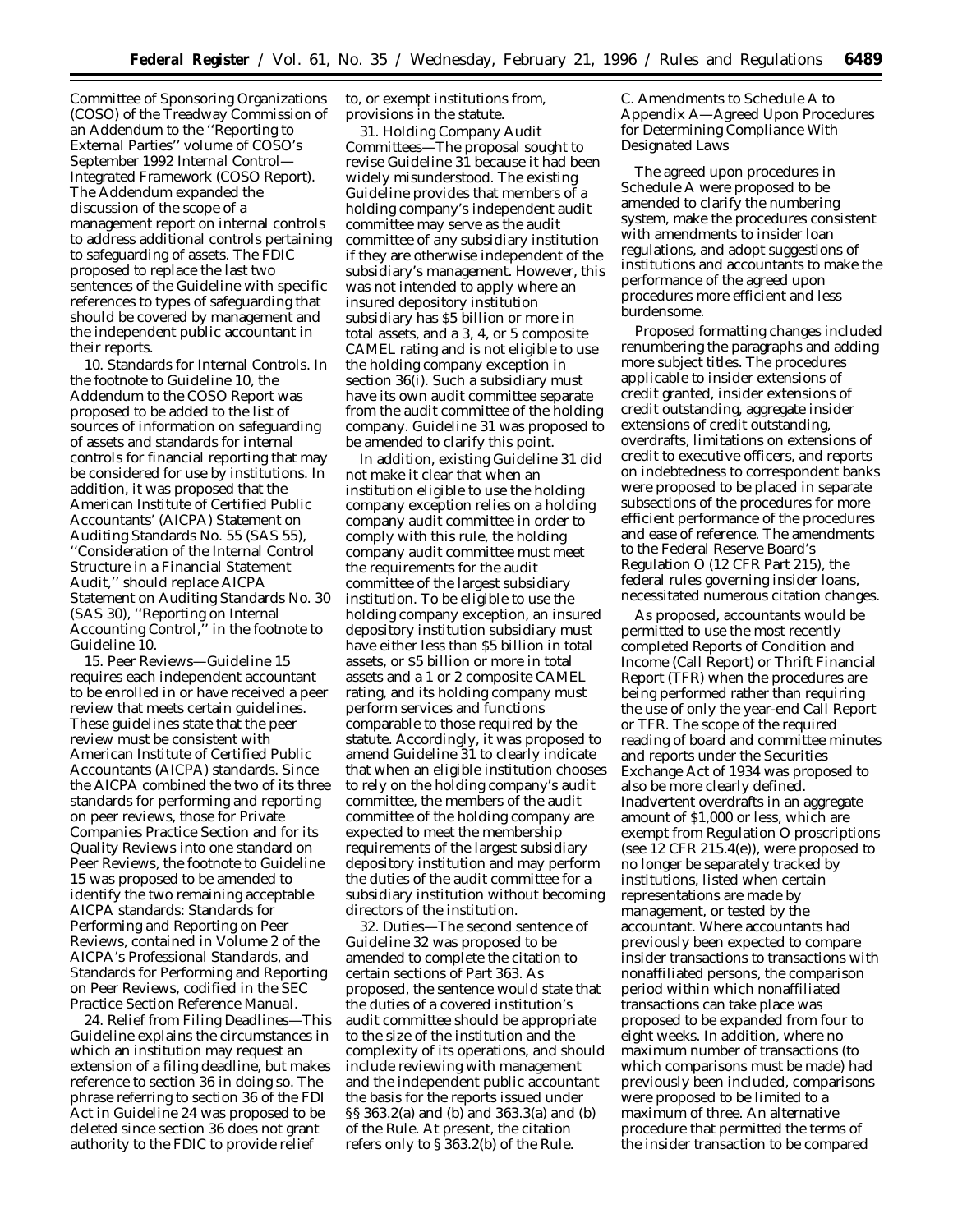to existing lending policies also was proposed.

To ensure that some tests were performed on each category of extension of credit, including overdrafts and loans from correspondent banks, the existing agreed-upon procedures directed accountants to obtain three separate samples. Based on suggestions received for improving the procedures covering extensions granted and outstanding during the year, the proposal had accountants focus the testing on a sample of insiders rather than a sample of transactions.

Under the present guidelines, an institution may choose to have some of the required testing in the agreed-upon procedures performed by its internal auditor with less testing performed by its independent public accountant. However, in some situations in multibank holding companies, the internal auditor may be required to perform more testing than was required of the external auditor. When the holding company exception set forth in section 36(i) is used at a holding company with more than one covered subsidiary institution, the FDIC proposed to extend to internal auditors the same testing requirements that have been applicable to independent public accountants. Specifically, this would eliminate the existing requirement that internal auditors perform the procedures on each covered subsidiary every year. Thus, the testing of samples from all covered subsidiaries every two or three years that has been required of independent public accountants was proposed to also apply to internal auditors. It was further proposed that the lead institution or a few very large covered subsidiary institutions be included every year in the testing by both accountants and internal auditors. However, in response to the proposed reduction in testing requirements applicable to internal auditors, the FDIC proposed to increase the size of the samples required to be tested by the independent public accountant from the present 20 percent to 30 percent of the size of the samples used by the internal auditor. This change was not expected to generally result in any increase in the number of transactions tested by the independent public accountant for reports on holding companies with two or more covered subsidiary institutions.

**V. Discussion of Final Rule and Public Comments**

The FDIC received 16 comment letters concerning the proposed amendments. Ten of the comment letters were from large banks, thrifts, and holding companies; three from banking trade

organizations; two from accounting and auditing organizations; and one from an accounting firm.

The letters supported the addition to the rule of the changes mandated by the Riegle Community Development and Regulatory Improvement Act of 1994. They also were generally supportive of the proposal's goal to make the agreedupon procedures in Schedule A to Appendix A less burdensome. However, many commenters stated their belief that Section 36 and its implementing rule were unnecessary and costly to comply with. Many commenters urged that the sections of the statute concerning compliance with safety and soundness laws and regulations, including both the management report and accountant's attestation, be eliminated. Nevertheless, barring any Congressional action in this regard, the commenters supported the Corporation's efforts to revise and reformat the agreed-upon procedures in Schedule A to Appendix A.

Regarding the specific changes to the procedures, commenters approved not having to list smaller overdrafts in the insiders' extensions list. Permitting internal auditors to do the same amount of testing on holding companies as external auditors was also supported. Commenters also agreed with the amendment to § 363.4(b) to clarify that the attestation by the independent public accountant concerning compliance with Designated Laws is not a document available to the public.

One respondent recommended that the FDIC limit the time in which it may require the review of a large institution's quarterly financial statements to no later than 30 days after the end of each quarter. This suggestion was not adopted because the FDIC anticipates that any request would be made prior to that time. Moreover, since this authority has never been used, the need for a time limit has not been established.

As discussed in the following paragraphs, the FDIC has considered respondents' comments concerning the specific aspects of the proposed amendments to Part 363, Appendix A to Part 363, and Schedule A to Appendix A.

#### *A. Amendments to Part 363*

One commenter suggested that the FDIC define ''large institution'' for purposes of section 363.5, Audit committees, as institutions with \$5 billion or more in total assets. The FDIC previously defined that term to mean any insured depository institution with total assets exceeding \$3 billion when it adopted Part 363 in 1993 and is not convinced the definition should be

changed. Another commenter recommended that when dealing with reporting by a holding company, the term ''large customer'' in section 363.5 should be compared to the assets of an entire holding company, not any single institution. However, section 314(a)(2) of the RCDRIA precludes such a change because it provides that ''the audit committee of the holding company of [a large] institution shall not include any large customers of the *institution*.'' [Emphasis added.]

# *B. Amendments to Appendix A to Part 363—Guidelines and Interpretations*

The amendments to Appendix A that are discussed below are identified by the number and caption of the revised Guideline.

4. *Comparable Services and Functions.* Two commenters suggested that the rule be revised to require that when covering a holding company, the accountant's attestation on the adequacy of internal controls over financial reporting cover all subsidiaries of that holding company, including subsidiaries that are not insured depository institutions. These commenters stated that professional standards for attestation engagements (i.e., Statement of Standards for Attestation Engagements No. 2, ''Reporting on an Entity's Internal Control Structure Over Financial Reporting'' (AICPA, Professional Standards, vol. 1, AT sec. 400), which superseded Statement of Auditing Standards No. 30, ''Reporting on Internal Accounting Control) require that all entities covered by the financial report must be included in the attestation on internal controls for financial reporting. However, the statute applies only to insured depository institutions. Thus, the FDIC may not have the authority to enforce the rule against other entities. Nevertheless, the FDIC would not take exception to the inclusion of all entities covered by the financial report in the internal control attestation.

9. *Safeguarding of Assets.* Numerous commenters appeared to misunderstand the proposed revision of this guideline. It was not intended to require the use of the phrase ''safeguarding of assets'' in either the management report or accountant's attestation, and the final amendment so states. The proposed replacement of the two sentences of the original Guideline with specific references to types of safeguarding has been revised. The sentence from the original Guideline, ''The FDIC does not require the accountant to attest to the adequacy of safeguards, but does require the accountant to determine whether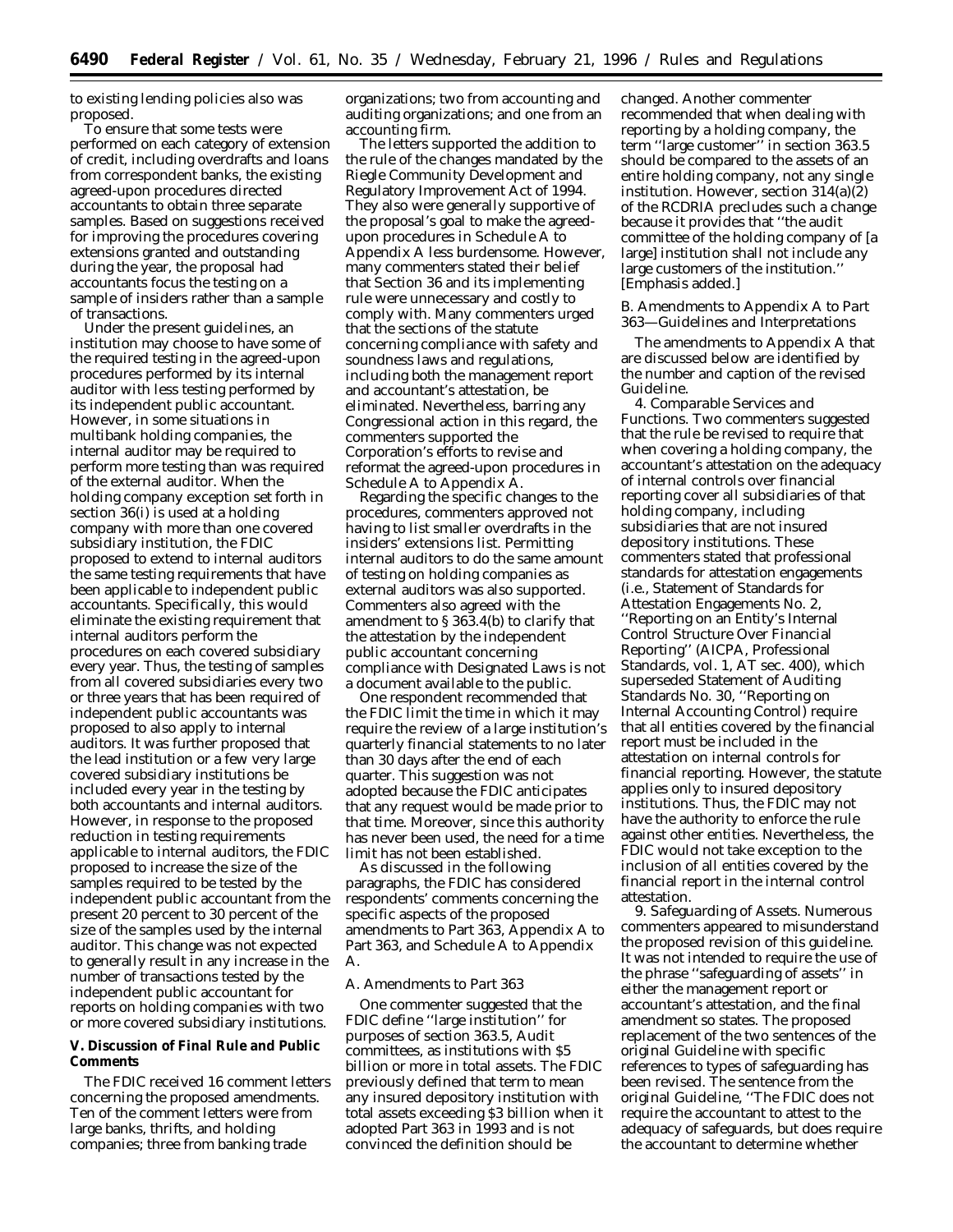safeguarding policies exist,'' which had been proposed for elimination, is being retained.

32. Duties. In this Guideline's discussion of the audit committee's duty to review the reports prepared by management and the independent public accountant under this rule, the words ''the reports'' have been changed to ''their respective reports.'' This clarifies that the audit committee should review management reports with management, and the reports of the independent public accountant with the accountant.

#### *C. Amendments to Schedule A to Appendix A*

Several commenters expressed concern about the action an accountant must take when a change occurs in the information that had previously been provided to the accountant in a written representation. A new statement has been added to Schedule A to clarify that unless otherwise stated, the date of any required representation should be the same as the date of the attestation report, and the representation should provide information available as of that date.

A new sentence also has been added at the beginning of Schedule A explaining that where any representation is required, it should be obtained in writing.

One commenter observed that the agreed-upon procedures required that calculations be compared to the total risk-based capital reported on the bank Reports of Condition and Income (Call Report). However, this amount, which was formerly reported in item 3 of Schedule RC–R, was deleted from the Call Report as of March 31, 1995, but the Federal Financial Institutions Examination Council has approved its restoration to the Call Report in March 1996. Therefore, no change is made to Schedule A. Nevertheless, for the period this item is not reported in the bank Call Report, no exception need be reported for the inability to perform this comparison procedure.

1. Section I. Procedures for Individual Institutions

Many suggestions for clarifying the text were adopted in the final rule.

a. Loans to Insiders. In response to concern about the burden associated with the amount of information that the accountant must read, the procedures in section I.A.1. of Schedule A of Appendix A have been revised to more specifically identify the sections and paragraphs of the laws and regulations that must be read. More specifically, the accountant is required to read only

those laws and regulations that pertain to the institution based on its charter and primary federal banking agency. To lessen the burden of reading all board of directors and appropriate committee minutes and all SEC filings, the final procedures have been revised to require the accountant to read only those documents which management represents contain pertinent insider lending information. In addition, Tables 1 and 2, which identify the designated laws and regulations, have been included at the end of Schedule A to Appendix A to clarify the applicable reading for each type of insured institution.

Several respondents expressed concerned about the burden of obtaining or maintaining all ''other records'' about insider loans in one location when they had numerous officers and worldwide operations. This reflected an apparent misunderstanding of the requirement in paragraph I.A.2.a.(4) of Schedule A to Appendix A. Federal Reserve Board Regulation O permits institutions to conduct an annual survey of all insiders *or* to maintain ''other records'' rather than the survey. The proposed wording, ''and/or,'' was drafted to try to accommodate this Regulation O provision. However, for clarity, only the word ''or'' is used in the final amendment so that it is understood that all insider loan records need not be accumulated in one location in order for these procedures to be performed.

To make the procedures more consistent with the requirements of Regulation O and the operations of many institutions, footnote 2 has been revised to permit overdrafts of \$1,000 or less without overdraft protection, and overdrafts of \$5,000 or less with overdraft protection, to be omitted from the Insiders Extensions List.

Many commenters sought clarification of the phrase ''most recently completed Call Report.'' They inquired whether the FDIC meant the most recently completed Call Report whether or not it had been filed, the most recently filed Call Report whether or not its editing had been completed by the appropriate federal banking agency for release to the public, or the most recently filed Call Report that was available for release to the public. Appendix A has been revised throughout to indicate that the most recently filed Call Report, whether or not it is available for release to the public, should be used. In this regard, a new footnote has been added to describe what should be done when the procedures call for information during the previous fiscal year and a Call Report for a date other than a calendar year-end Call Report is used. The

footnote indicates that the accountant should use information pertaining to the period beginning from the date of the most recently filed Call Report back to the latest Call Report date for which these procedures were performed in the prior year.

The proposal required management to represent that any persons ''excluded'' from being executive officers were named as such in a board resolution or the by-laws. Many commenters stated that boards typically ''include'' persons as executive officers either specifically by name or by specific office occupied. Paragraph I.A.2.a.(7)(b) of Schedule A has been revised to require management to confirm the ''inclusion'' of executive officers by board resolution or in the bylaws.

Commenters also stated that requiring accountants to trace and agree every loan and extension of credit on the Insiders Extensions List in Paragraph I.A.2.b.(2) of Schedule A was burdensome in a large institution with many officers and directors. To lessen that burden, the final regulation has been changed so that only a ''sample'' of such loans needs to be traced and agreed.

The proposal considered the following to be issues for which boards of directors would have adopted specific policies: revising the institution's policies to reflect subsequent changes in laws and regulations; educating employees about legal requirements and management's related policies and procedures; and reporting insider loans to regulatory agencies on the institution's Call Report or TFR. However, these issues are not typically addressed in board policies. For that reason, although they had been included in the existing regulation, they have been removed from Paragraph I.A.3.b. of Schedule A.

Several commenters suggested that the FDIC set size limits for the samples to be tested under the various agreedupon procedures in Schedule A. The FDIC remains opposed to this because it believes that setting sample sizes for testing should remain the responsibility of the auditing profession. The American Institute of Certified Public Accountants has previously suggested the following sample sizes for purposes of testing under Part 363. The FDIC has raised no objection.

| Population No. (N) | Sample size |
|--------------------|-------------|
|                    | smaller     |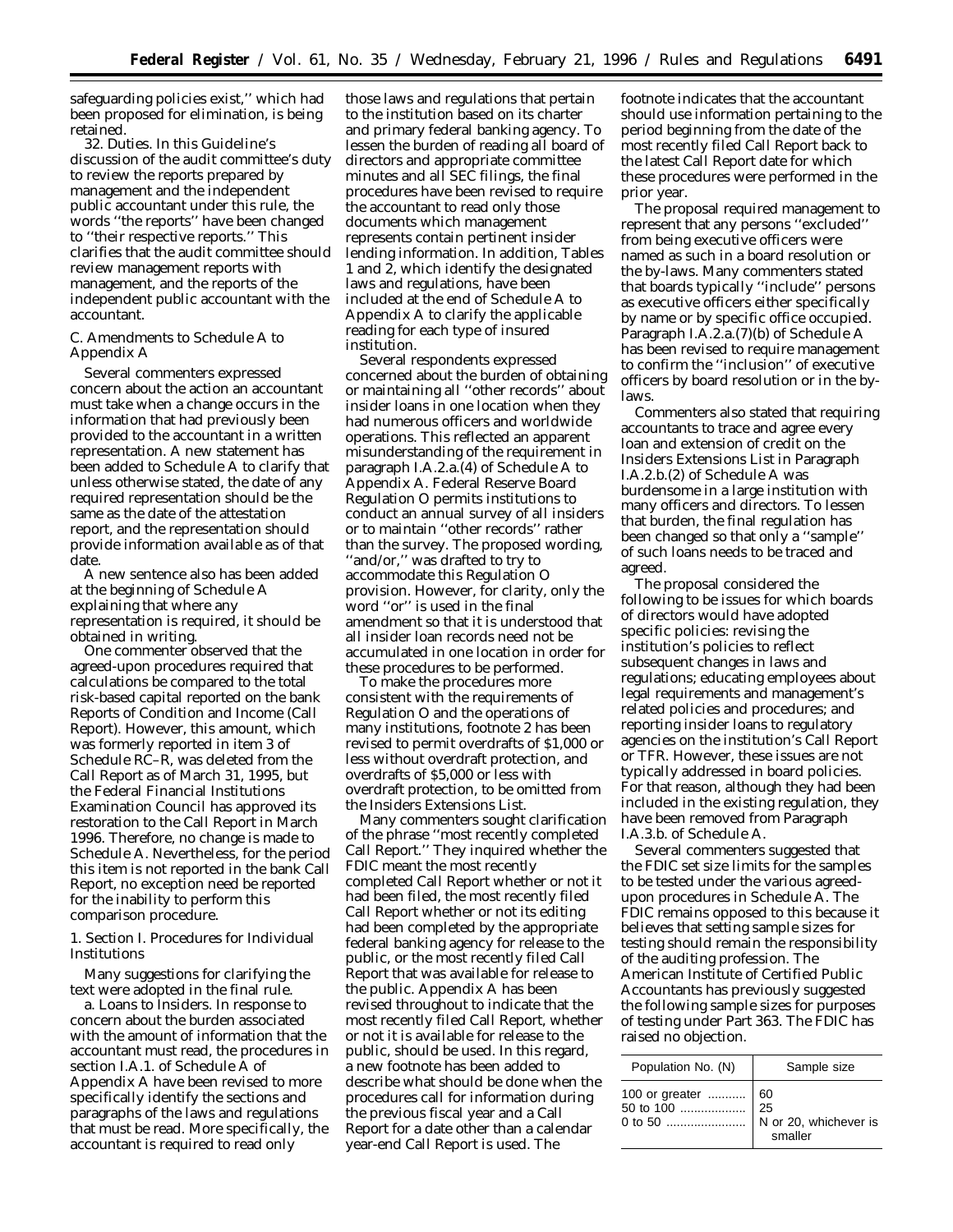There were many comments on Paragraphs I.A.5.b.(2) and (3) of Schedule A, which address the calculation of an institution's individual lending limit and the number of transactions involving each insider in the sample that must be tested. The Offices of the Comptroller of the Currency (OCC) and Thrift Supervision (OTS) now permit institutions to calculate the individual lending limit as of the Call Report or TFR date immediately preceding the loan origination date, rather than requiring them to calculate the limit on the exact date the loan was granted. Commenters urged the FDIC to incorporate this method in the procedures. They also suggested that the burden of these procedures could be reduced by testing one transaction per insider, not all types of transactions, and that eliminating or substantially lengthening the time frame for comparing the terms of transactions to see whether they are preferential. Many of these changes have been made. However, the time frame for the comparison of loans has not been eliminated. Instead, this time frame was extended from the existing two weeks and proposed four weeks before or after the granting of the loan to 90 days prior or subsequent to the grant date. This provides a window of approximately six months in which to find similar loans. The FDIC concluded that a longer period would not be appropriate because significant changes in market interest rates may occur during such a period. As an alternative, each insider loan in the sample may be compared with the institution's approved policies delineating the interest rate and other terms and conditions in effect for similar extensions of credit to unaffiliated borrowers.

Commenters also requested that, for purposes of paragraph I.A.5.b.(3), examples of ''similar extensions of credit'' and ''terms of the transactions'' be included. Paragraph I.A.5.b.(3) has been revised to include such examples.

The final wording of paragraph I.A.6.b.(4) has been narrowed so that it applies only if the credit extended is a real estate loan granted for the purchase, construction, maintenance, or improvement of the executive officer's residence. The proposed wording would have included home equity loans for

general consumer purchases, but this type of loan is not covered by the provision of the Designated Laws being tested under paragraph I.A.6.b.(4).

Several commenters mentioned that performing the procedures based on their most recently filed Call Report or TFR permitted them to perform the procedures prior to year end, but requiring the use of the reports on indebtedness to correspondent banks, which is not due until January 31 of the following year, kept them from completing the procedures in a timely manner. To remedy this problem, paragraph I.A.9.a.(1) of the final rule permits institutions that use a calendar year fiscal year to use the reports on indebtedness to correspondent banks prepared for the prior year in order to perform the procedures. Any duplication during the first year that this procedure may cause need not be performed, and in future years the institution should continue to use the preceding year's report. However, should an institution that has previously made this choice decide to revert to using the reports of indebtedness to correspondent banks filed in the following year, it will be expected to perform the procedures for the two years' reports so that continuity in the coverage of the procedures is maintained.

b. Dividend Restrictions. A sentence has been added to explain that since laws and regulations pertaining to dividend restrictions cover institutions and not holding companies, the procedures in Part B should be followed for each institution and subsidiary institution of a holding company covered by this part. However, if the holding company has more than five subsidiary institutions covered by this part, the procedures may be performed on a sample of dividend declarations. The number ''five'' was chosen based on sample sizes suggested by the American Institute of Certified Public Accountants. The AICPA stated that when there are fewer than 50 transactions in the population to be sampled, the smaller of the total number of transactions, or 20 items, were to be tested. In this regard, if each of five covered institutions declared dividends quarterly, there would be 20 transactions to test.

Commenters suggested that the FDIC should permit the most recent quarter end (or month end, if available) to be used for determining whether the declaration of a dividend would cause the institution to be undercapitalized rather than requiring the institution to perform this calculation as of the exact date the dividend is declared. This suggested method would be consistent with recent rulings by the OCC and OTS that quarter-end Call Reports may be used for calculating legal lending limits. The final rule permits use of quarter-end date.

2. Section II. Procedures for the Independent Public Accountant

The proposal would have required that if an internal auditor performed part of the procedures in Section I, a summary of ''significant'' findings and management's response should be filed with the FDIC and appropriate federal banking agency as part of the institution's annual submission. However, it is now noted that if any findings are ''significant,'' they should be disclosed in management's report and attestation. For that reason, the word ''significant'' has been deleted from Section II, but the requirement for a summary is retained so that the agencies receive information about the internal auditor's findings.

As proposed, the amount of testing the independent public accountant would be required to perform under paragraph II.B.3.a. was raised from 20 to 30 percent of the size of the sample tested by the internal auditors. This change was suggested because the proposal reduced the amount of testing that internal auditors would be required to perform on a holding company. Several commenters stated the increase was burdensome and unnecessary. The FDIC continues to believe that independent public accountants will be performing far fewer tests than under the current procedure and that some increase in the percentage is warranted. For that reason and to limit burden, the percentage has been reduced to 25 percent in the final rule.

The changes and reformatting in the procedures from the current rule to the final rule are outlined in the Table A below: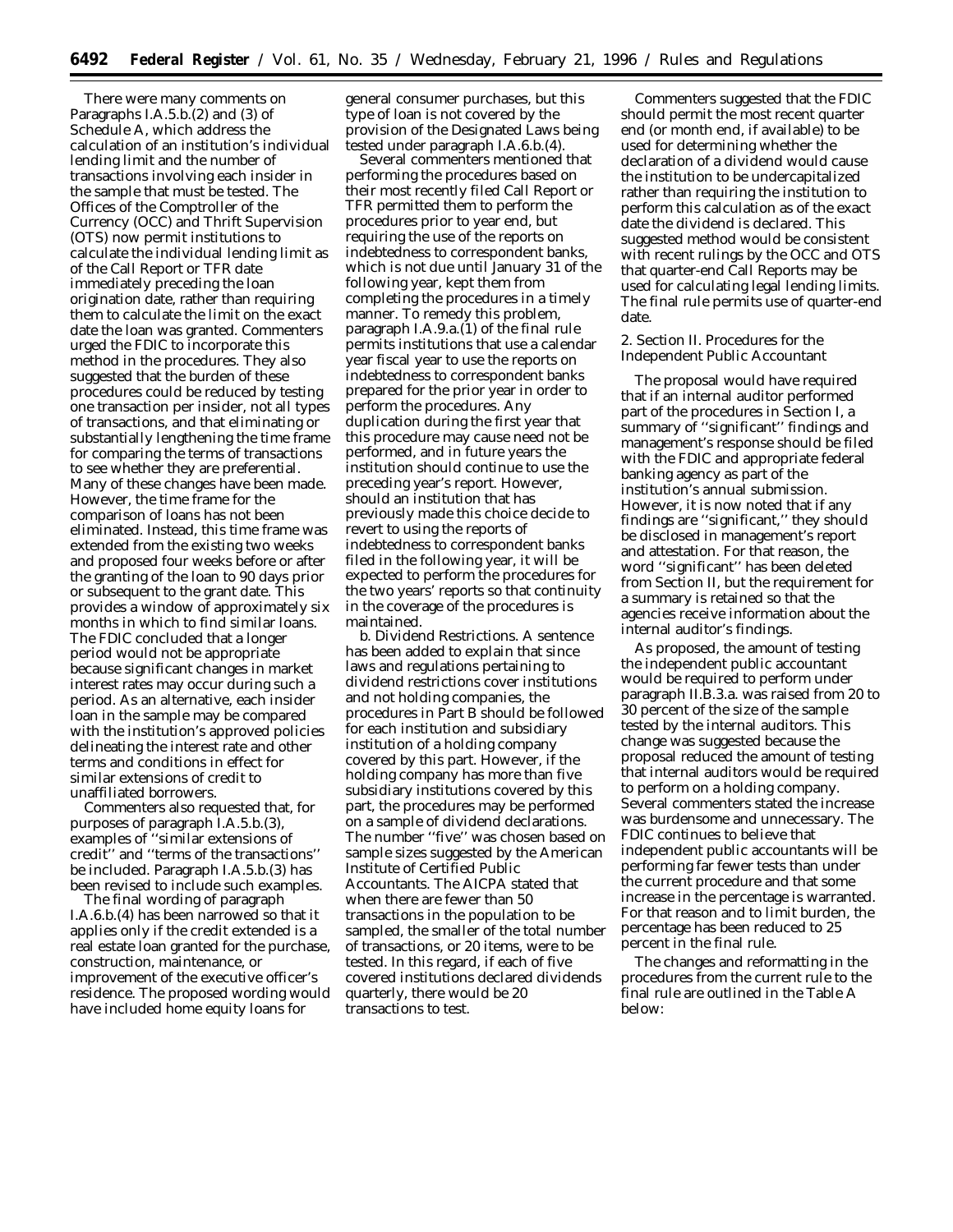| $A.1$ .<br>A.1<br>A.2.a<br>A.2.a.<br>A.2.b<br>A.4.<br>A.2.c<br>A.3.<br>A.5.<br>$A.2.d.(1)$<br>A.9.<br>A.2.d.(2)(a) A.2.d.(7)<br>A.2.b.(2) A.7.<br>A.2.d.(2)(b) & (c)<br>Deleted A.6.<br>A.2.e.(ii).<br>A.2.d.(2)(d) & (e)<br>A.5.<br>$A.2.d.(5)$ & $(6)$ .<br>A.8.<br>$A.2.d.(3)$<br>A.2.e<br>A.9.<br><b>B.1</b><br>B.1<br><b>B.2</b><br>B.2.<br>B.2.b<br><b>B.3.</b><br>B.2.c<br>B.4<br>B.2.d<br><b>B.5.</b><br>B.2.e<br>B.6.<br>B.2.f<br><b>B.7</b><br>Old section II<br>New section II<br>Subject<br>Procedures for the independent public accountant:<br>A. & B.1<br>A. & B.1.<br><b>B.2</b><br>B.2<br><b>B.3.</b><br><b>B.4</b> | Subject                       | Old section I | New section I |
|--------------------------------------------------------------------------------------------------------------------------------------------------------------------------------------------------------------------------------------------------------------------------------------------------------------------------------------------------------------------------------------------------------------------------------------------------------------------------------------------------------------------------------------------------------------------------------------------------------------------------------------|-------------------------------|---------------|---------------|
|                                                                                                                                                                                                                                                                                                                                                                                                                                                                                                                                                                                                                                      | Insider loans:                |               |               |
|                                                                                                                                                                                                                                                                                                                                                                                                                                                                                                                                                                                                                                      |                               |               |               |
|                                                                                                                                                                                                                                                                                                                                                                                                                                                                                                                                                                                                                                      |                               |               |               |
|                                                                                                                                                                                                                                                                                                                                                                                                                                                                                                                                                                                                                                      |                               |               |               |
|                                                                                                                                                                                                                                                                                                                                                                                                                                                                                                                                                                                                                                      |                               |               |               |
|                                                                                                                                                                                                                                                                                                                                                                                                                                                                                                                                                                                                                                      |                               |               |               |
|                                                                                                                                                                                                                                                                                                                                                                                                                                                                                                                                                                                                                                      |                               |               |               |
|                                                                                                                                                                                                                                                                                                                                                                                                                                                                                                                                                                                                                                      |                               |               |               |
|                                                                                                                                                                                                                                                                                                                                                                                                                                                                                                                                                                                                                                      |                               |               |               |
|                                                                                                                                                                                                                                                                                                                                                                                                                                                                                                                                                                                                                                      |                               |               |               |
|                                                                                                                                                                                                                                                                                                                                                                                                                                                                                                                                                                                                                                      |                               |               |               |
|                                                                                                                                                                                                                                                                                                                                                                                                                                                                                                                                                                                                                                      |                               |               |               |
|                                                                                                                                                                                                                                                                                                                                                                                                                                                                                                                                                                                                                                      |                               |               |               |
|                                                                                                                                                                                                                                                                                                                                                                                                                                                                                                                                                                                                                                      |                               |               |               |
|                                                                                                                                                                                                                                                                                                                                                                                                                                                                                                                                                                                                                                      | <b>Dividend Restrictions:</b> |               |               |
|                                                                                                                                                                                                                                                                                                                                                                                                                                                                                                                                                                                                                                      |                               |               |               |
|                                                                                                                                                                                                                                                                                                                                                                                                                                                                                                                                                                                                                                      |                               |               |               |
|                                                                                                                                                                                                                                                                                                                                                                                                                                                                                                                                                                                                                                      |                               |               |               |
|                                                                                                                                                                                                                                                                                                                                                                                                                                                                                                                                                                                                                                      |                               |               |               |
|                                                                                                                                                                                                                                                                                                                                                                                                                                                                                                                                                                                                                                      |                               |               |               |
|                                                                                                                                                                                                                                                                                                                                                                                                                                                                                                                                                                                                                                      |                               |               |               |
|                                                                                                                                                                                                                                                                                                                                                                                                                                                                                                                                                                                                                                      |                               |               |               |
|                                                                                                                                                                                                                                                                                                                                                                                                                                                                                                                                                                                                                                      |                               |               |               |
|                                                                                                                                                                                                                                                                                                                                                                                                                                                                                                                                                                                                                                      |                               |               |               |
|                                                                                                                                                                                                                                                                                                                                                                                                                                                                                                                                                                                                                                      |                               |               |               |
|                                                                                                                                                                                                                                                                                                                                                                                                                                                                                                                                                                                                                                      |                               |               |               |
|                                                                                                                                                                                                                                                                                                                                                                                                                                                                                                                                                                                                                                      |                               |               |               |
|                                                                                                                                                                                                                                                                                                                                                                                                                                                                                                                                                                                                                                      |                               |               |               |

# TABLE A.—REFORMATTING CHANGES TO SCHEDULE A TO APPENDIX A

#### *D. Timing and Effective Date*

Since the majority of covered institutions have fiscal years that coincide with the calendar year, many are in the process of preparing annual reports and having the agreed-upon procedures performed. In order to make this process less burdensome for institutions and their accountants, the FDIC will raise no objection if an institution chooses to have its independent public accountant perform the agreed-upon procedures in Schedule A to Appendix A of the existing rule, the February 1995 proposal, or this final amendment to Schedule A to Appendix A for fiscal years ending on or before March 31, 1996. However, when an institution and its independent public accountant choose a version of the agreed-upon procedures for the fiscal year, the accountant must use a single version of the procedures for both of the Designated Laws. For any institution with a fiscal year that ends after March 31, 1996, the accountant should use the procedures of this amendment.

# **List of Subjects in 12 CFR Part 363**

Accounting, Attestation, Audit committee, Banks, banking, Internal controls, Management letter, Peer review, Reporting and recordkeeping requirements.

For the reasons set forth in the preamble, the Board of Directors of the FDIC hereby amends Part 363 of title 12, chapter III, of the Code of Federal Regulations as follows:

# **PART 363—ANNUAL INDEPENDENT AUDITS AND REPORTING REQUIREMENTS**

1. The authority citation for Part 363 continues to read as follows:

**Authority:** 12 U.S.C. 1831m.

2. Section 363.1 is amended by revising paragraph (b) to read as follows:

#### **§ 363.1 Scope.**

\* \* \* \* \*

(b) *Compliance by subsidiaries of holding companies.* (1) The audited financial statements requirement of § 363.2(a) may be satisfied for an insured depository institution that is a subsidiary of a holding company by audited financial statements of the consolidated holding company.

(2) The other requirements of this part for an insured depository institution that is a subsidiary of a holding company may be satisfied by the holding company if:

(i) The services and functions comparable to those required of the insured depository institution by this part are provided at the holding company level; and

(ii) The insured depository institution has as of the beginning of its fiscal year:

(A) Total assets of less than \$5 billion; or

(B) Total assets of \$5 billion or more and a composite CAMEL rating of 1 or 2.

(3) The appropriate federal banking agency may revoke the exception in paragraph (b)(2) of this section for any institution with total assets in excess of \$9 billion for any period of time during which the appropriate federal banking agency determines that the institution's exemption would create a significant risk to the affected deposit insurance fund.

3. Section 363.4 is amended by revising paragraph (b) to read as follows:

# **§ 363.4 Filing and notice requirements.**

\* \* \* \* \* (b) *Public availability*. The annual report in paragraph (a)(1) of this section shall be available for public inspection.

\* \* \* \* \* 4. Section 363.5 is amended by revising paragraph (b) to read as follows:

#### **§ 363.5 Audit committees.** \* \* \* \* \*

(b) *Committees of large institutions*. The audit committee of any insured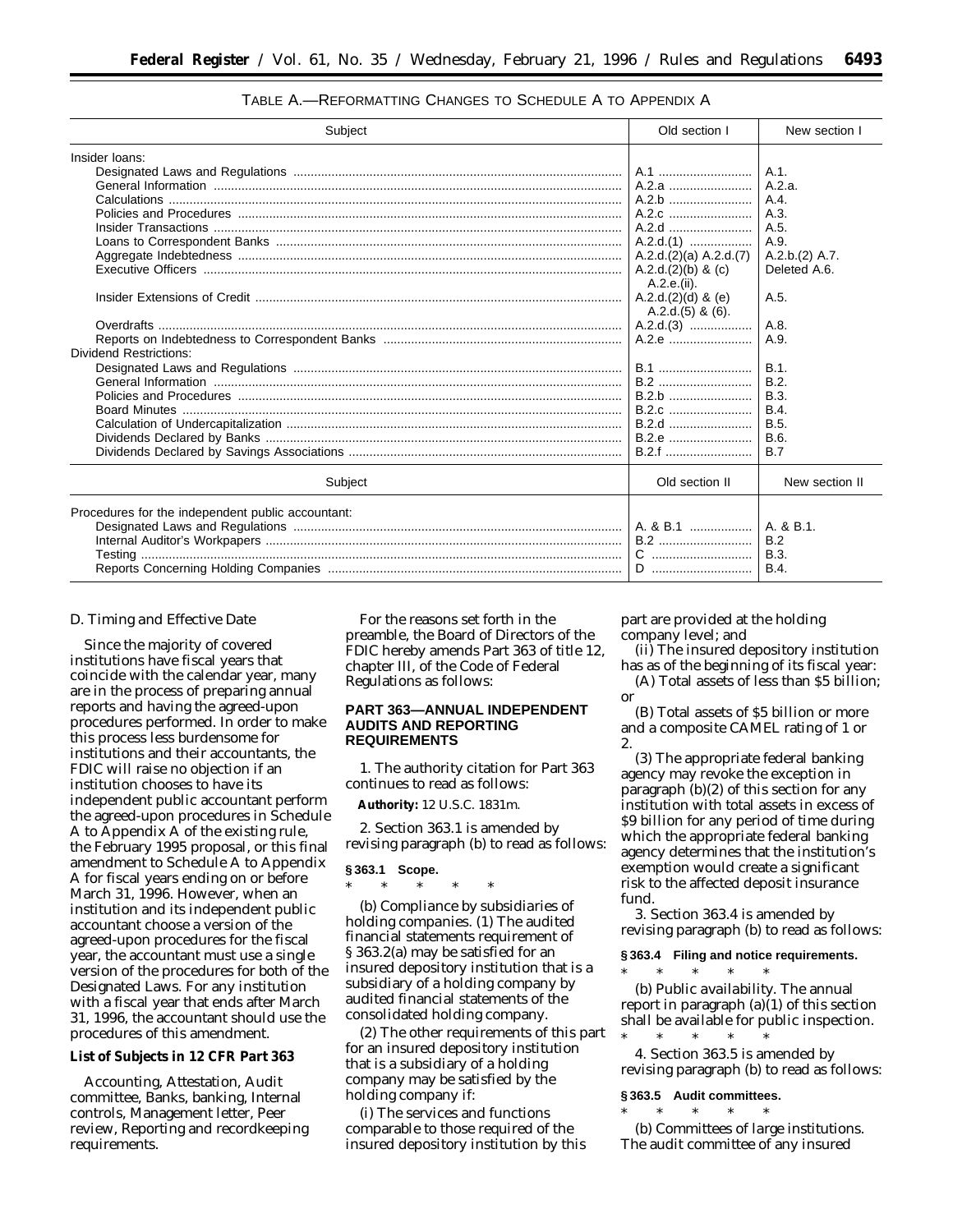depository institution that has total assets of more than \$3 billion, measured as of the beginning of each fiscal year, shall include members with banking or related financial management expertise, have access to its own outside counsel, and not include any large customers of the institution. If a large institution is a subsidiary of a holding company and relies on the audit committee of the holding company to comply with this rule, the holding company audit committee shall not include any members who are large customers of the subsidiary institution.

5. Appendix A to Part 363 is amended by revising paragraphs 4(c), 9, 24, 31, the introductory text of paragraph 32, footnote 2 in paragraph 10, and footnote 3 in paragraph 15(b) to read as follows:

**Appendix A to Part 363—Guidelines and Interpretations**

\* \* \* \* \* 4. *Comparable Services and Functions*. \* \* \*

\* \* \* \* \*

(c) Prepares and submits the management assessments of the effectiveness of the internal control structure and procedures for financial reporting (internal controls), and compliance with the Designated Laws defined in guideline 12 based on information concerning the relevant activities and operations of those subsidiary institutions within the scope of the rule.

\* \* \* \* \* 9. *Safeguarding of Assets*. ''Safeguarding of assets'', as the term relates to internal control policies and procedures regarding financial reporting, and which has precedent in accounting literature, should be encompassed in the management report and the independent public accountant's attestation discussed in guideline 18. Testing the existence of and compliance with internal controls on the management of assets, including loan underwriting and documentation, represents a reasonable implementation of section 36. The FDIC expects such internal controls to be encompassed by the assertion in the management report, but the term ''safeguarding of assets'' need not be specifically stated. The FDIC does not require the accountant to attest to the adequacy of safeguards, but does require the accountant to determine whether safeguarding policies exist.1

\* \* \* \* \*  $15.*$  \* \* (b) \* \* \* 3<br>\* \* \* \*

\* \* \* \* \*

24. *Relief from Filing Deadlines.* Although the reasonable deadlines for filings and other notices established by this part are specified, some institutions may occasionally be confronted with extraordinary circumstances beyond their reasonable control that may justify extensions of a deadline. In that event, upon written application from an insured depository institution, setting forth the reasons for a requested extension, the FDIC or appropriate federal banking agency may, for good cause, extend a deadline in this part for a period not to exceed 30 days.

\* \* \* \* \* 31. *Holding Company Audit Committees.* When an insured depository institution subsidiary fails to meet the requirements for the holding company exception in § 363.1(b)(2) or maintains its own separate audit committee to satisfy the requirements of this part, members of the independent audit committee of the holding company may serve as the audit committee of the subsidiary institution if they are otherwise independent of management of the subsidiary, and, if applicable, meet any other requirements for a large subsidiary institution covered by this part. However, this does not permit officers or employees of a holding company to serve on the audit committee of its subsidiary institutions. When the subsidiary institution satisfies the requirements for the holding company exception in § 363.1(b)(2), members of the audit committee of the holding company should meet all the

3These would include Standards for Performing and Reporting on Peer Reviews, codified in the *SEC Practice Section Reference Manual*, and Standards for Performing and Reporting on Peer Reviews, contained in Volume 2 of the AICPA's *Professional Standards*.

membership requirements applicable to the largest subsidiary depository institution and may perform all the duties of the audit committee of a subsidiary institution, even though such holding company directors are not directors of the institution.

32. *Duties.* The audit committee should perform all duties determined by the institution's board of directors. The duties should be appropriate to the size of the institution and the complexity of its operations, and include reviewing with management and the independent public accountant the basis for their respective reports issued under §§ 363.2(a) and (b) and 363.3(a) and (b). Appropriate additional duties could include:

\* \* \* \* \* 6. Schedule A to Appendix A to Part 363 is revised to read as follows:

**Schedule A to Appendix A—Agreed Upon Procedures for Determining Compliance With Designated Laws**

1. The Agreed Upon Procedures set forth in this schedule are referred to in guideline 19. They should be followed by the institution's independent public accountant (or, with respect to the procedures set forth in section I of this schedule, by the institution's internal auditor if the accountant is to perform the procedures set forth in section II) in order to permit the accountant to report on the extent of compliance with the Designated Laws (defined in guideline 12) as required by sections  $36(e)(1)$  and (2). Unless otherwise stated, the date of any required representation should be the same as the date of the attestation report and the representation should provide information to the extent available as of that date.

2. For purposes of this Schedule A, ''insiders'' means directors, executive officers, and principal shareholders, and includes their related interests. All terms not defined in this schedule have the meanings given them in this part, the Guidelines, and professional accounting and auditing literature.

3. Additional guidance concerning the role of the institution, its internal auditor, and its independent public accountant in assessing the institution's compliance with the Designated Laws is set forth in the Guidelines.

# *Section I—Procedures for Individual Institutions*

The following procedures should be performed by the institution's independent public accountant in accordance with generally accepted standards for attestation engagements, or by the institution's internal auditor if the procedures set forth in section II of

<sup>10. \* \* \*</sup> 2

<sup>&</sup>lt;sup>1</sup> It is management's responsibility to establish policies concerning underwriting and asset management and to make credit decisions. The auditor's role is to test compliance with management's policies relating to financial reporting.

<sup>2</sup> In considering what information is needed on safeguarding of assets and standards for internal controls, management may review guidelines provided by its primary federal regulator; the Federal Financial Institutions Examination Council's ''Supervisory Policy Statement on Securities Activities''; the FDIC's ''Statement of

Policy Providing Guidance on External Auditing Procedures for State Nonmember Banks'' (Jan. 16, 1990), ''Statement of Policy Regarding Independent External Auditing Programs of State Nonmember Banks'' (Nov. 16, 1988), and Division of Supervision Manual of Examination Policies; the Federal Reserve Board's Commercial Bank Examination Manual and other relevant regulations; the Office of Thrift Supervision's Thrift Activities Handbook; the Comptroller of the Currency's Handbook for National Bank Examiners; standards published by professional accounting organizations, such as the American Institute of Certified Public Accountants' (AICPA) Statement on Auditing Standards No. 55, ''Consideration of the Internal Control Structure in a Financial Statement Audit''; the Committee of Sponsoring Organizations (COSO) of the Treadway Commission's *Internal Control— Integrated Framework*, including its addendum on safeguarding of assets; and other internal control standards published by the AICPA, other accounting or auditing professional associations, and financial institution trade associations.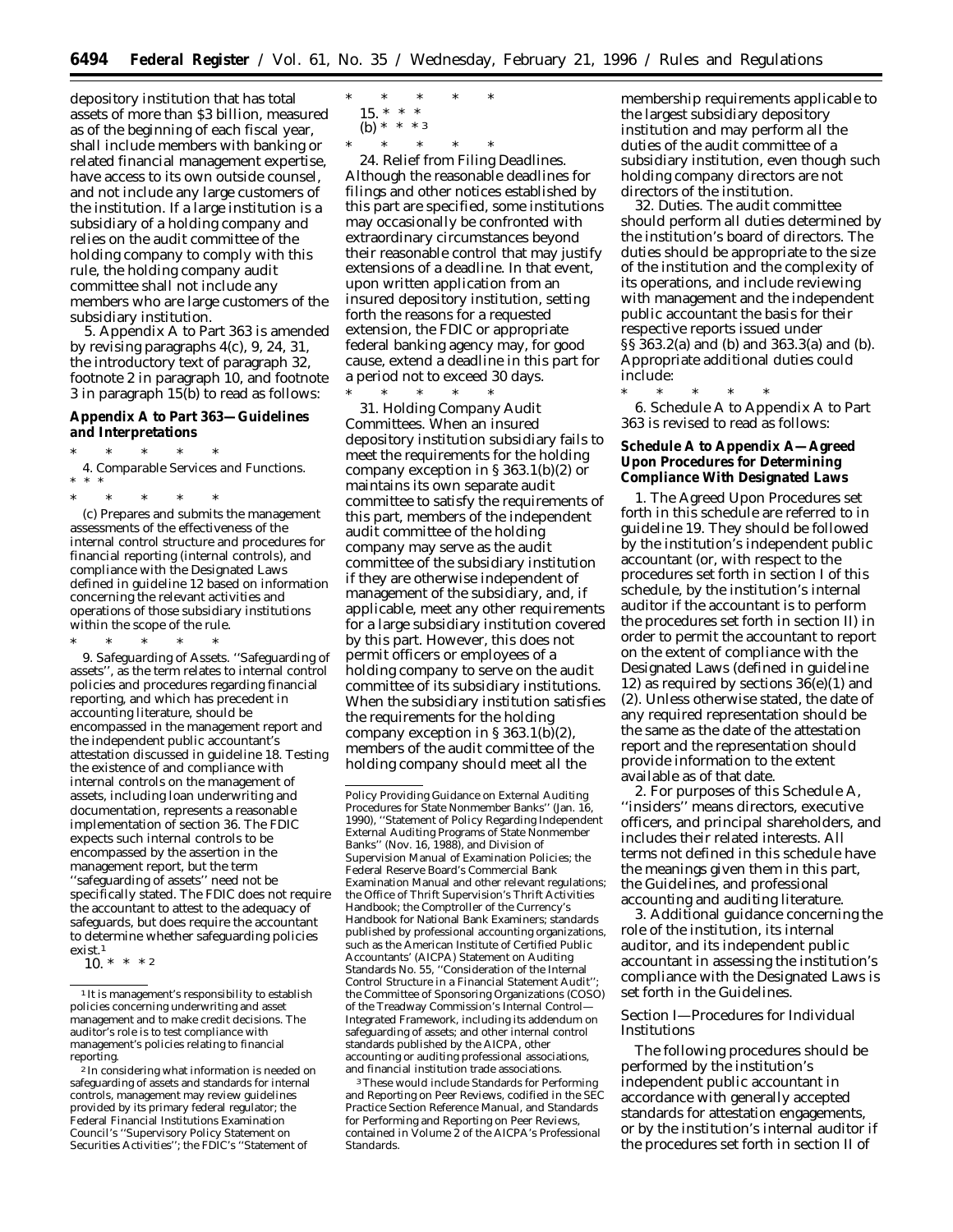this schedule are to be performed by the independent public accountant. (See section II.B.3. for information concerning testing by the independent public accountant when the institution's internal auditor is performing the procedures in Section I.)

A. *Loans to Insiders.* To the extent permitted by  $\S 363.1(b)(2)$ , these procedures may be performed on a holding company basis rather than at each covered subsidiary insured depository institution.

1. *Designated Laws.* The following federal laws and regulations (Designated Insider Laws), to the extent that they are applicable to the institution, $<sup>1</sup>$  should be</sup> read:

a. Laws: 12 U.S.C. 375a, 375b, 1468(b), 1828(j)(2), and 1828(j)(3)(B); and

b. Regulations: 12 CFR 23.5, 31, 215, 337.3, 349.3, and 563.43.

2. *General.*

a. *Information.* Obtain from management of the institution the following information for the institution's fiscal year: 2

(1) Management's assessment of compliance with the Designated Insider Laws;

(2) All minutes (including minutes drafted, but not approved) of the meetings of the board and of those committees of the board which management represents have been delegated authority pertaining to insider lending;

(3) The relevant portions of reports of examination, supervisory agreements, and enforcement actions issued by the institution's primary federal and state regulators, if applicable, which management represents contain information pertaining to insider lending;

(4) The annual survey which identifies all insiders of the institution (pursuant to 12 CFR 215.8(b)) or other records maintained on insiders of the institution's affiliates (pursuant to 12 CFR 215.8(c));

(5) The relevant portions of the following Securities Exchange Act of 1934 filings, which management

represents contain information pertaining to insider lending:

(a) Forms 10–K, 10–Q, and 8–K and proxy statements (or information statements) filed with the SEC, Federal Reserve Board, OCC, or OTS, or

(b) Forms F–2, F–3, and F–4 and proxy statements (or information statements), filed with the FDIC;

(6) A list of loans, including overdrafts of executive officers and directors,3 and other extensions of credit to insiders (including their related interests) outstanding at any time during the fiscal year (and which identifies those extensions granted during the year). This list should also include the amount outstanding of each extension of credit as of the date of the most recently filed Call Report or TFR (Insider Extensions List); and

(7) Management's representation concerning:

(a) The completeness of the Insider Extensions List; 4 and

(b) The inclusion of all required insiders on the annual survey obtained in paragraph A.2.a.(4) of this section including persons who have been designated as executive officers by resolution of the board or a committee of the board or in the by-laws of the institution.

b. *Procedures:*

(1) Read the foregoing information. (2) Trace and agree a sample of insider loans and other extensions of credit disclosed in the documents listed in paragraphs A.2.a.(2) through (5) of this section to see that they are included

on the Insider Extensions List. 3. *Policies and Procedures.*

a. *Information.* Obtain the institution's written policies and procedures concerning its compliance with the Designated Insider Laws, including any written ''Code of Ethics'' or ''Conflict of Interest'' policy statements. If the institution has no written policies and procedures, obtain a narrative from management that describes the methods for complying with such laws and regulations, and includes provisions similar to those listed in paragraph A.3.b. of this section.

b. *Procedures.* Ascertain that the policies and procedures include, or incorporate by reference, provisions consistent with the Designated Insider Laws for:

(1) Defining terms;

(2) Restricting loans to insiders;

(3) Maintaining records of insider loans;

(4) Requiring reports and/or disclosures by the institution and by executive officers, directors, and principal shareholders (and their related interests);

(5) Disseminating policy information to employees and insiders; and

(6) Prior approval of the board of directors.

4. *Calculations of Lending Limits.* a. *Information*. Obtain management's calculation of the following items as of the date of the institution's most recently filed Call Report or TFR and as of a Call Report or TFR date six or nine months earlier:

(1) The institution's unimpaired capital and surplus (the aggregate lending limit for all insiders); and

(2) The institution's individual lending limit (12 CFR 215.2(i)).

b. *Procedures*. Recalculate the amounts in paragraph A.4.a. of this section for mathematical accuracy, and trace the amounts used in management's calculations to the Call Reports or TFRs for the two dates used in paragraph A.4.a. of this section.

5. *Insider Extensions of Credit Granted*.

a. *Information*. Obtain management's representation regarding whether the terms and creditworthiness of insider extensions of credit granted during the fiscal year are comparable to those that would have been available to unaffiliated third parties.

b. *Procedures*. Select a sample of insiders who were granted or had outstanding extensions of credit during the fiscal year from the Insider Extensions List. For each extension of credit granted during the fiscal year to each insider in the sample selected:

(1) If the amount of a credit granted during the year (when aggregated with all other extensions of credit to that person and to all related interests of that person) exceeds \$500,000, determine whether the minutes of the meetings of the board of directors indicate that:

(a) The credit was approved in advance by the board, and

(b) The insider, if a director, abstained from participating directly or indirectly in voting on the transaction;

(2) Obtain management's calculation of the institution's individual lending limit for insiders pursuant to 12 CFR 215.2(i) as of the date of the Call Report or TFR filed immediately prior to the date when the extension of credit was granted, and if not already done under

<sup>&</sup>lt;sup>1</sup>The laws and regulations applicable to each type of institution are listed in Table 1 of this Schedule A to Appendix A.

<sup>2</sup> If the institution chooses to have these procedures performed using its most recently filed Call Report rather than its year end Call Report, all references to ''fiscal year'' in these procedures shall mean the period beginning with the latest Call Report date for which these procedures were performed in the prior year and ending with the date of the most recently filed Call Report. If these procedures were not previously performed, the 12 month period immediately preceding the date of the most recently filed Call Report (or such shorter period during which the institution was covered by this Part 363) should be used.

<sup>3</sup>Management may exclude from this list overdrafts of an executive officer or director in an aggregate amount of \$1,000 or less without overdraft protection and those of \$5,000 or less with overdraft protection as specified in 12 CFR 215.3(b)(6) if management provides the independent accountant with a representation that policies and procedures are in effect to report as extensions of credit all overdrafts that do not meet the criteria listed in paragraphs A.8.a.(2)(a) through (c) of this section.

<sup>4</sup>See footnote 3 of this schedule.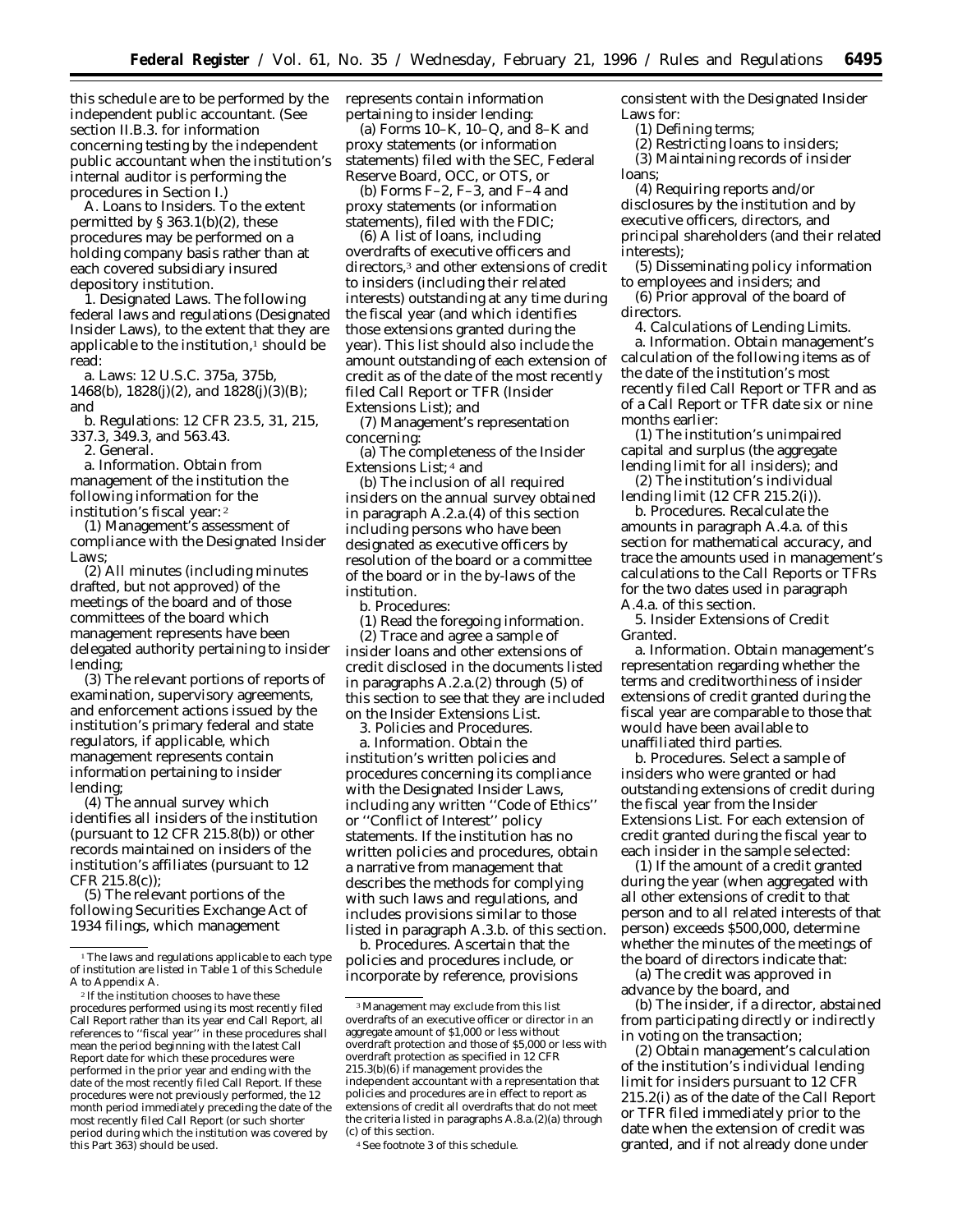paragraph A.4.b. of this section, recalculate the lending limits for mathematical accuracy, and trace the amounts used in management's calculations to the Call Report or TFR for that date. Ascertain whether the amount of the extension of credit being granted to the insider, when combined with all other extensions of credit to that insider, exceeds such limit; and

(3) For one transaction involving each insider in the sample selected in paragraph A.5.b. of this section, perform the procedures in either paragraph (a) or (b) as follows:

(a) Select three (or such smaller number that exists) similar extensions of credit (e.g., commercial real estate loans, floor plan loans, residential mortgage loans, consumer loans) granted to unaffiliated borrowers (i.e., persons who are not insiders or employees of the institution or its affiliates) within 90 days before or after the granting of the insider extension of credit. Compare the terms of the transactions with unaffiliated borrowers (i.e., rate or range of interest rates, maturity, payment terms, collateral, and any unusual provisions or conditions) to those with the insiders, and note in the findings any differences in the terms favorable to the insiders compared to the terms of the transactions with unaffiliated borrowers.

(b) Alternatively, compare the terms of each insider transaction in the sample to approved policies delineating the interest rate and other terms and conditions then in effect for similar extensions of credit to unaffiliated borrowers. Note in the findings any differences in the terms favorable to the insiders compared to the terms of the approved policies for an extension of credit to persons not affiliated with the institution or its affiliates.

6. *Limitation on Extensions of Credit to Executive Officers*.

a. *Information*. From the sample selected in paragraph A.5.b. of this section, select the executive officers who were granted extensions of credit during the fiscal year.

b. *Procedures*.

(1) For each executive officer selected, obtain management's calculation as of the two dates used in paragraph A.4.a. of this section of:

(a) The aggregate amount of extensions of credit to the executive officer, and

(b) 2.5 percent of the institution's unimpaired capital and surplus.

(2) Recalculate management's computations from paragraph A.6.b.(1) of this section for mathematical accuracy. Trace amounts used in management's computations from

paragraph A.6.b.(1) to the Call Reports or TFRs for the two dates used in paragraph A.4.a. of this section.

(3) Ascertain whether the aggregate amount of the extensions of credit to the executive officer does not exceed the greater of \$25,000 or 2.5 percent of the institution's unimpaired capital and surplus, but in no event more than \$100,000. The aggregate amount should exclude the types of extensions of credit set forth in 12 CFR 215.5(c)(1) through (3).

(4)(a) Obtain documentation for any credits for which management represents that:

(i) The purpose is for the purchase, construction, maintenance, or improvement of the executive officer's residence;

(ii) The credit is secured by a first lien on the residence; and

(iii) The executive officer owns or expects to own the residence after the extension of credit.

(b) Note whether the documentation contains similar representations.

(5) For each executive officer selected, ascertain that each extension of credit granted during the fiscal year was:

(a) Preceded by submission of financial statements;

(b) Approved by, or, when appropriate, promptly reported to, the board of directors no later than the next board meeting; and

(c) Made subject to the written condition that the extension of credit will become, at the option of the institution, due and payable at any time that the executive officer is indebted to other insured institutions in an aggregate amount greater than the executive officer would be able to borrow from the institution.

7. *Aggregate Insider Extensions of Credit Outstanding.*

a. *Information*. Obtain management's calculation of the aggregate extensions of credit to executive officers, directors, and principal shareholders of the institution and to their related interests, excluding the types of extensions of credit set forth in 12 CFR  $215.4(d)(3)$ , as of the two dates selected in paragraph A.4.a. of this section.

b. *Procedures*.

(1) Recalculate the amounts obtained in paragraph A.7.a. of this section for mathematical accuracy and ascertain that this total, excluding the types of extensions of credit set forth in 12 CFR  $215.4(d)(3)$ , is less than or equal to 100 percent of the institution's unimpaired capital and surplus calculated in paragraph A.4.a.(1) of this section.

(2) Using the sample of insiders selected in paragraph A.5.b. of this section, trace and agree amounts

outstanding from insiders in the sample to the supporting documents, as applicable, for the line item aggregating indebtedness of all insiders on the institution's most recently filed Call Report or TFR.

8. *Overdrafts*.

a. *Information*. Select a sample of executive officers and directors who had overdrafts outstanding during the fiscal year as shown on the Insider Extensions List.

(1) For all overdrafts in the sample except those which are covered by an overdraft protection line of credit with the same terms as available to unaffiliated borrowers and meet the terms of that overdraft protection line, obtain management's representation of the history of the insider's overdrafts for the year and the completeness of that history.

(2) If the institution's management has *not* provided a representation as specified by footnote 3 to paragraph A.2.a.(6) of this section, for each overdraft in the sample in an aggregate amount of \$1,000 or less for an executive officer or director who did not have the overdraft covered by an overdraft protection line of credit, obtain management's representation that:

(a) It believes the overdraft was inadvertent;

(b) The account was overdrawn in each case for no more than 5 business days; and

(c) The institution charged the executive officer or director the same fee that it would charge any other customer in similar circumstances.

b. *Procedures*. For each overdraft in the sample selected and used in paragraph A.8.a.(1) of this section for which management did not provide the representation in paragraph A.8.a.(2) of this section:

(1) Inquire whether cash items for the insider were being held by the institution during the time that the overdraft was outstanding to prevent additional overdrafts;

(2) Trace and agree subsequent payment by the insider of the insider's overdrafts to records of the account at the institution; and

(3) For overdrafts of executive officers and directors that were paid by the institution for the executive officer or director from an account at the institution:

(a) Trace and agree to a written, preauthorized, interest-bearing extension of credit plan that specifies a method of repayment; or

(b) Trace and agree to a written, preauthorized transfer of funds from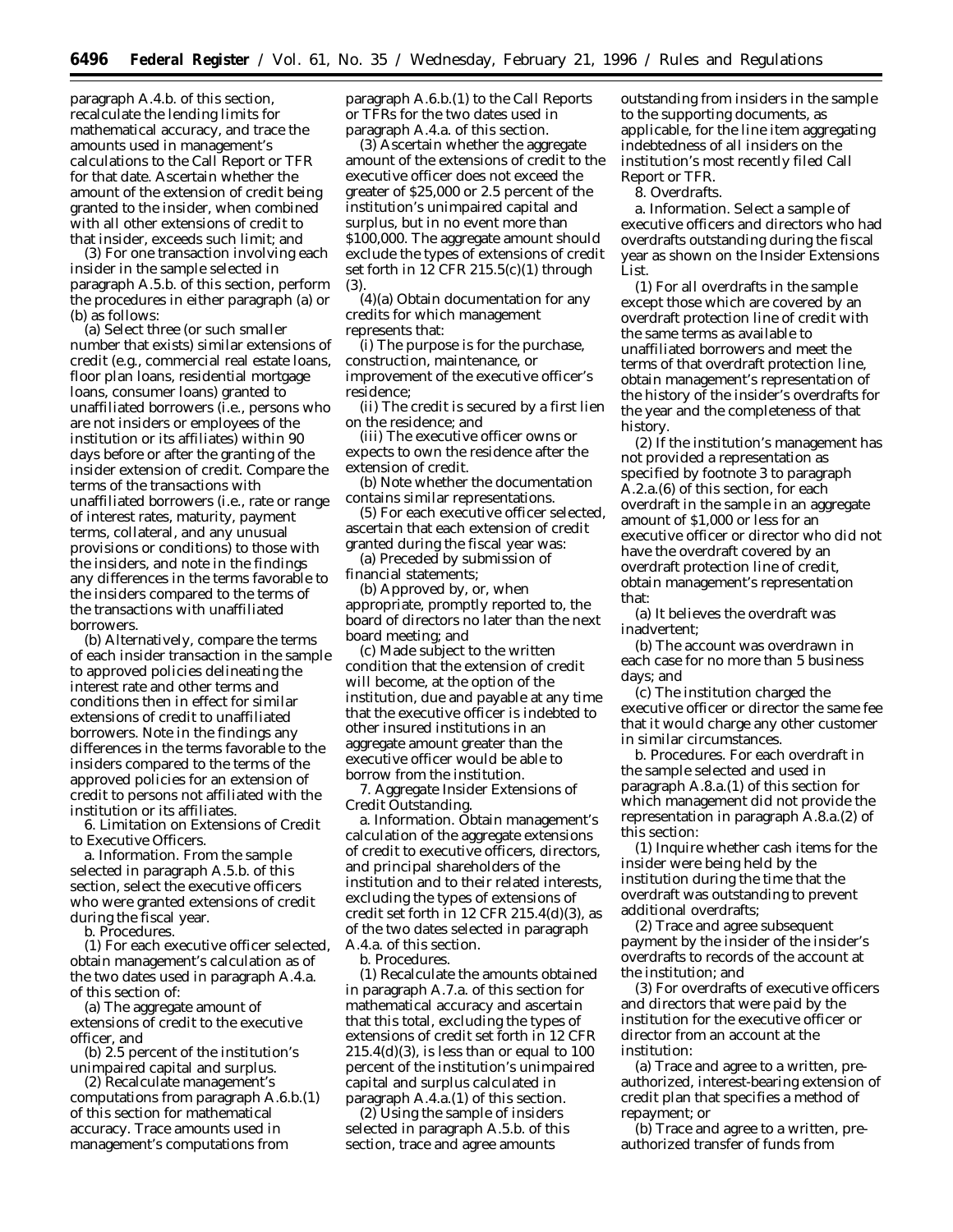another account of the insider at the institution.

9. *Reports on Indebtedness to Correspondent Banks*. a. *Information*. Obtain from

management:

(1) A list of executive officers and principal shareholders and related interests thereof that filed reports of indebtedness to a correspondent bank. This list should be prepared by management from reports of indebtedness submitted for the calendar year for which the management assessment and independent public accountant's attestation are being filed or, if the institution is on a calendar year fiscal year, at management's option, for the immediately preceding year. If the institution is not on a calendar year fiscal year, the list should be prepared for the calendar year that ended during its fiscal year; and

(2) Its representation concerning the completeness of the list prepared for paragraph A.9.a.(1) of this section.

b. *Procedures*. Select a sample of executive officers, principal shareholders, and related interests thereof from the list obtained in paragraph A.9.a.(1) of this section. For each executive officer and principal shareholder (or related interest thereof) included in the sample, ascertain that the report(s) of indebtedness was (were) filed with the board of directors (on or before the January 31 following the calendar year in paragraph A.9.a.(1) of this section) and that such report(s) state(s):

(1) The maximum amount of indebtedness during that calendar year;

(2) The amount of indebtedness outstanding 10 days prior to report filing; and

(3) A description of the loan terms and conditions, including the rate or range of interest rates, original amount and date, maturity date, payment terms, collateral, and any unusual terms or conditions.

B. *Dividend Restrictions*. If the institution has declared any dividends during the fiscal year, the following procedures should be performed for each dividend declared. (These procedures are not applicable to mutual institutions and insured branches of foreign banks.) For an institution that is a subsidiary of a holding company, the procedures that follow should be applied to each subsidiary institution subject to this part (covered subsidiary) because the laws and regulations restricting dividends apply to individual institutions and not holding companies. However, if the annual report under Part 363 is being prepared on a holding company basis and the

holding company has more than five covered subsidiaries, the following procedures may be applied to a sample of dividend declarations to the extent permitted by § 363.1(b) and Section II.B.3. of this schedule.

1. *Designated Laws*. The following federal laws and regulations (Designated Dividend Laws), to the extent that they are applicable to the institution (see paragraph B.2 of this section),<sup>5</sup> should be read:

a. Laws: 12 U.S.C. 56, 60, 1467a(f), 1831o; and

b. Regulations: 12 CFR 5.61, 5.62, 6.6, 7.6120, 208.19, 208.35, 325.105, 563.134, and 565.

2. *General*. The information requirements and procedures in paragraphs B.2. through B.5. of this section are applicable to all institutions. Paragraphs B.6. and B.7. of this section were designed to be applicable to member banks (i.e., national banks and state member banks) and federallychartered savings associations, respectively. However, the requirements in paragraphs B.6. and B.7. of this section should be applied to a state nonmember bank or state savings association if management represents that the state has dividend restrictions substantially identical to those for a national bank or a federally-chartered savings association.

a. *Information.* Obtain from management of the institution the following information for the institution's most recent fiscal year:

(1) Its assessment of the institution's compliance with the Designated Dividend Laws and any applicable state laws and regulations cited in its assessment;

(2) A copy of any supervisory agreements with, orders by, or resolutions of any regulatory agency (including a description of the nature of any such agreements, orders, or resolutions) containing restrictions on dividend payments by the institution; and

(3) Its representation whether dividends declared comply with any restrictions on dividend payments under any supervisory agreements with, orders by, or resolutions of any regulatory agency (including a description of the nature of any such agreements, orders, or resolutions). b. *Procedures.*

(1) Read the foregoing information.

(2) If any restrictions on dividend payments exist in any documents obtained in paragraph B.2.a.(2) of this section, test and agree dividends declared with any such quantitative restrictions.

3. *Policies and Procedures.* a. *Information.* Obtain the institution's written policies and procedures concerning its compliance with the Designated Dividend Laws. If the institution has no written policies and procedures, obtain from the institution a narrative that describes the institution's methods for complying with the Designated Dividend Laws, and includes provisions similar to those in paragraph B.3.b of this section.

b. *Procedures.* Ascertain whether the policies and procedures include, or incorporate by reference, provisions which are consistent with the Designated Dividend Laws. These would include capital limitation tests, including section 38 of the Federal Deposit Insurance Act (12 U.S.C. 1831o), earnings limitation tests, transfers from surplus to undivided profits, and restrictions imposed under any supervisory agreements, resolutions, or orders of any federal or state depository institution regulatory agency. In addition, for savings associations, this would include prior notification to the OTS.

4. *Board Minutes.*

a. *Information.* Obtain the minutes of the meetings of the board of directors for the most recent fiscal year to ascertain whether dividends (either paid or unpaid) have been declared.

b. *Procedures.* Trace and agree total dividend amounts to the general ledger records and the institution's most recently filed Call Report or TFR.

5. *Calculation of Undercapitalization.*

a. *Information.* Obtain management's computation of the amount at which declaration of a dividend would cause the institution to be undercapitalized as of the quarter end (or more recent month end, if available from management) immediately prior to the date on which each dividend was declared during the fiscal year.

b. *Procedures.* Recalculate management's computation (for mathematical accuracy) and compare management's calculations to the amount of any dividend declared to determine whether it exceeded the amount.

6. *Dividends Declared by Banks.* a. *Information.* If the institution is a national bank or state member bank, obtain management's computations concerning the bank's compliance with 12 U.S.C. 56, ''Capital Limitation Test'', 12 U.S.C. 60, ''The Earnings Limitation Test'', and transfers from surplus to undivided profits after declaration of the dividends referenced in paragraph

<sup>5</sup>The laws and regulations applicable to each type of institution are listed in Table 2 of this Schedule A to Appendix A.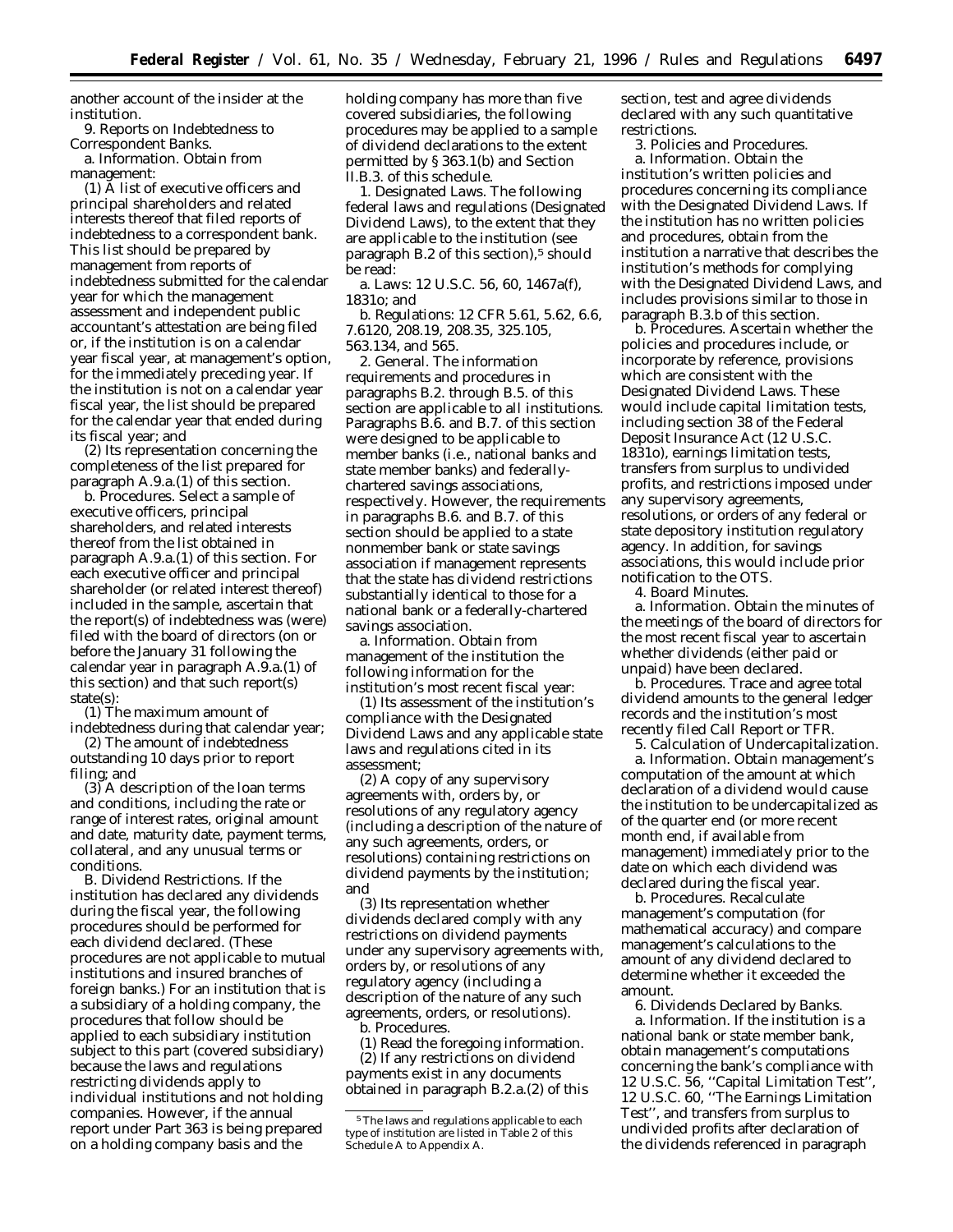B.4.a. of this section. If the institution is a state nonmember bank and management represents that the bank is subject to state laws that are similar to 12 U.S.C. 56 and 12 U.S.C. 60, obtain management's corresponding computations.

b. *Procedures.* Recalculate management's computations (for mathematical accuracy) and compare management's calculations to the standards defined in the tests set forth in paragraph B.6.a. of this section to ascertain whether the dividends declared fall within the permissible levels under these standards. If dividends are not permissible in the amounts declared under such standards, the independent public accountant should ascertain that the dividends were declared with the approval of the appropriate federal banking agency or under any other exception to the standards.

7. *Dividends Declared by Savings Associations.*

a. *Information.* Obtain management's documentation of the OTS determination whether the institution is a Tier 1, Tier 2, or Tier 3 savings association and management's computations of its capital ratio after declarations of dividends under the Tier determined by the OTS. For dividends declared, obtain copies of the savings association's notifications to the OTS to ascertain whether notifications were made at least 30 days before payment of any dividends.

b. *Procedures.* Recalculate management's computations (for mathematical accuracy) and trace amounts used by management in its calculations to the institution's TFRs.

#### *Section II—Procedures for the Independent Public Accountant*

If the internal auditor has performed the procedures set forth in section I for either or both Designated Laws, the following procedures may be performed by the independent public accountant if neither the FDIC nor the appropriate federal banking agency has objected in writing. The report of procedures performed and list of exceptions found by the internal auditor, identifying the institution with respect to which any exception was found, should be submitted to the audit committee of the

board of directors. Management should file a summary of the internal auditor's findings and management's response to those findings with the FDIC and the appropriate federal banking agency at the same time as the independent public accountant's attestation report is filed.6

A. *Review of Section I Procedures.* Read the portion(s) of Section I of this schedule that set forth the procedures performed by the internal auditors.

B. *Information and Procedures.* Perform the following procedures:

1. *Designated Laws.* Read the Designated Laws referred to in Section I of this schedule for the agreed-upon procedures performed by the internal auditor. Obtain management's assessment contained in its management report on the institution's or holding company's compliance with the Designated Laws.

2. *Internal Auditor's Workpapers.* a. *Information.* If an internal auditor performed the procedures in Section I, obtain the internal auditor's workpapers documenting the performance of those procedures on the institution and the chief internal auditor's representation that:

(1) The internal auditor or audit staff, if applicable, performed the procedures listed in section I on the institution;

(2) The internal auditor tested a sufficient number of transactions governed by the Designated Laws so that the testing was representative of the institution's volume of transactions;

(3) The workpapers accurately reflect the work performed by the internal auditor and, if applicable, the internal audit staff;

(4) The workpapers obtained are complete; and

(5) The internal auditor's report, which describes the procedures performed for the fiscal year as well as the internal auditor's findings and exceptions noted, has been presented to the institution's audit committee. b. *Procedures.*

(1) Compare the workpapers to the procedures that are required to be performed under section I. Report as an exception any procedures not documented and any procedures for which the sample size is not sufficient.

(2) Compare the exceptions and errors listed by the internal auditor in its report to the audit committee to those

found in the workpapers, and report as an exception any exception or error found in the internal auditor's workpapers and not listed in the internal auditor's list of exceptions.

#### 3. *Testing.*

a. The independent public accountant should perform the procedures listed in Section I on representative samples of the insiders and/or transactions of the institution to which the Designated Law applies. If the institution's internal auditor performs the procedures in Section I, the samples tested by the independent public accountant should be at least 25 percent of the size of the samples tested by the internal auditor although samples selected by the accountant should be from the population at large. However, if there are so few transactions in any area that the internal auditor cannot use sampling, but must test all transactions, the independent public accountant should also test all transactions.

b. If testing under this Schedule A to Appendix A is being performed on a holding company with more than one subsidiary institution that is subject to this Part 363, the samples tested should include a combination of insiders and transactions from each covered subsidiary with total assets (after deductions of intercompany amounts that would be eliminated in consolidation) in excess of 25 percent of the holding company's total assets every fiscal year. Samples should be tested for each smaller covered subsidiary at least every other fiscal year unless the holding company has more than eight covered subsidiaries, in which case the samples to be tested for each Designated Law should be drawn from each smaller covered subsidiary at least every third fiscal year.

4. *Reports Concerning Holding Companies.* Only one report of any exceptions noted from application of the procedures in section II performed by the independent public accountant should be filed as required by guideline 3 in Appendix A to this Part 363, but the report should identify, for each exception or error noted, the identity of the covered subsidiary to which it relates.

<sup>6</sup>Since this summary provides information similar to that provided in the independent public accountant's report, the FDIC has determined that

the summary is exempt from public disclosure consistent with the guidance in Guideline 18 in Appendix A to this Part 363.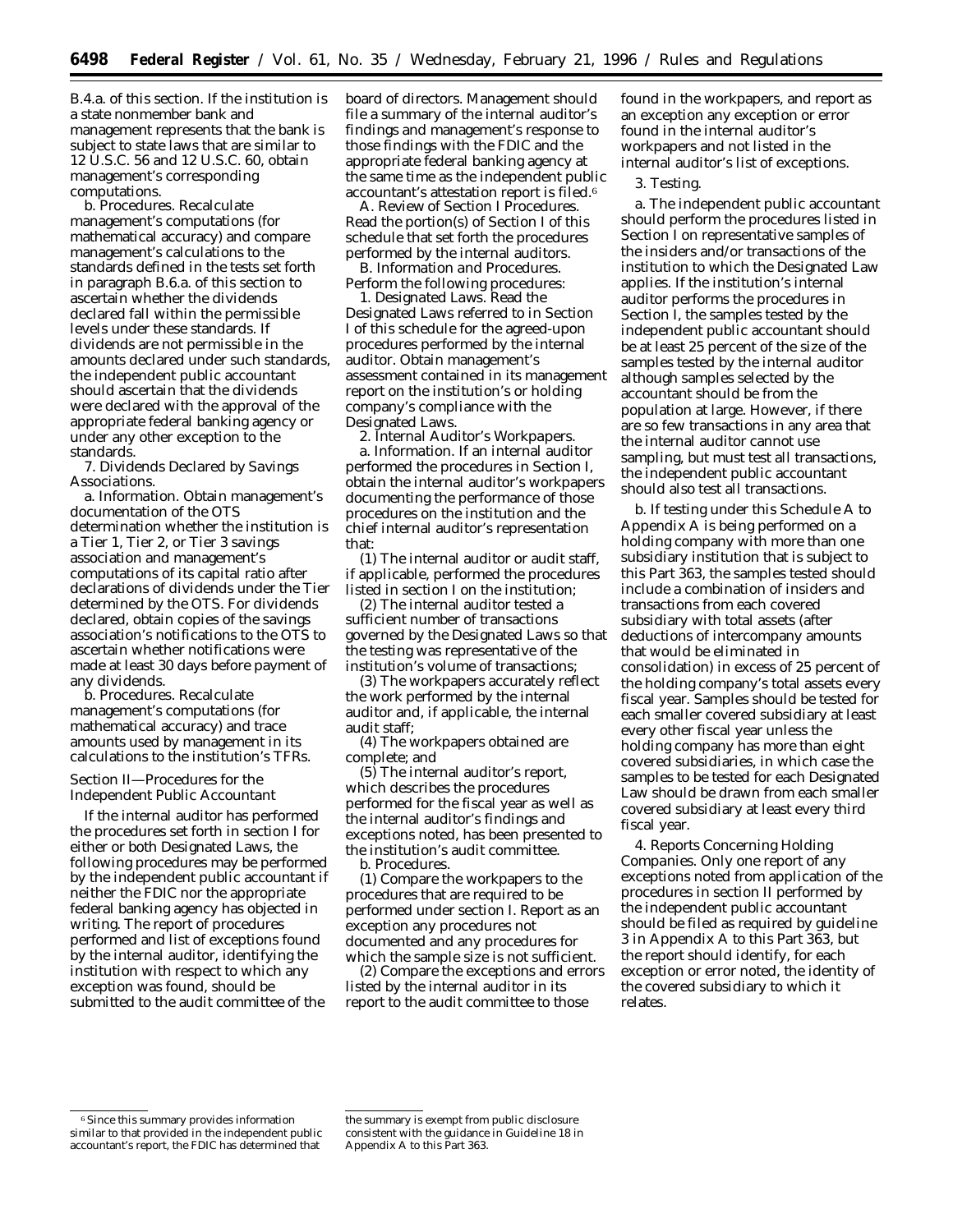▀

**Tables to Schedule A to Appendix A**

TABLE 1

|                   |                                                                                                                                                                                         | For engagements involving management assertions about<br>compliance by:                     |                         |                                                                                           |                                 |
|-------------------|-----------------------------------------------------------------------------------------------------------------------------------------------------------------------------------------|---------------------------------------------------------------------------------------------|-------------------------|-------------------------------------------------------------------------------------------|---------------------------------|
|                   | Loans to insiders                                                                                                                                                                       | National<br>banks                                                                           | State mem-<br>ber banks | <b>State</b><br>nonmember<br>banks                                                        | Savings as-<br>sociations       |
|                   | Read the following parts and/or sections of Title 12 of the United States Code:                                                                                                         |                                                                                             |                         |                                                                                           |                                 |
|                   |                                                                                                                                                                                         | $\sqrt{ }$                                                                                  | V                       | $\sqrt{-S}$ ub-<br>sections (g)<br>and $(h)$<br>only                                      |                                 |
|                   | 375b  Prohibitions Respecting Loans and Extensions of Credit<br>to Executive Officers and Directors of Banks, Political<br>Campaign, Committees, etc.                                   | $\sqrt{ }$                                                                                  | $\sqrt{ }$              |                                                                                           |                                 |
| $1468(b)$         | Extensions of Credit to Executive Officers, Directors, and<br>Principal Shareholders.                                                                                                   |                                                                                             |                         |                                                                                           |                                 |
| $1828(j)(2)$      | Provisions Relating to Loans, Extensions of Credit, and<br>Other Dealings Between Member Banks and Their Af-<br>filiates, Executive Officers, Directors, etc.                           |                                                                                             |                         | $\sqrt{ }$                                                                                |                                 |
| $1828(j)(3)(B)$   | Extensions of Credit Applicability of Provisions Relating to<br>Loans, Extensions of Credit, and Other Dealings Be-<br>tween Insured Branches of Foreign Banks and Their In-<br>siders. | $\sqrt{\mathsf{Applies}}$ only<br>to insured<br>federal<br>branches<br>of foreign<br>banks. |                         | $\sqrt{\mathsf{Applies}}$ only<br>to insured<br>state<br>branches<br>of foreign<br>banks. |                                 |
|                   | Read the following parts and/or sections of Title 12 of the Code of Federal Regulations:                                                                                                |                                                                                             |                         |                                                                                           |                                 |
|                   | 23.5  Application of Legal Lending Limits; Restrictions on $\sqrt{ }$<br>Transactions With Affiliates.                                                                                  |                                                                                             |                         |                                                                                           |                                 |
| <b>31</b><br>215  | Extensions of Credit to National Bank Insiders<br>Subpart A-Loans by Member Banks to Their Executive<br>Officers, Directors, and Principal Shareholders.                                | $\sqrt{ }$                                                                                  | $\sqrt{ }$              | (See 12 CFR<br>Parts 337.3<br>and 349.3).                                                 | (See 12 CFR<br>Parts<br>563.43) |
|                   | Subpart B-Reports of Indebtedness of Executive Offi-<br>cers and Principal Shareholders of Insured Nonmember<br>Banks.                                                                  | $\sqrt{ }$                                                                                  | $\sqrt{ }$              |                                                                                           |                                 |
| 337.3             | Limits on Extensions of Credit to Executive Officers, Di-<br>rectors, and Principal Shareholders of Insured<br>Nonmember Banks.                                                         |                                                                                             |                         | $\sqrt{ }$                                                                                |                                 |
| $349.3$<br>563.43 | Reports by Executive Officers and Principal Shareholders<br>Loans by Savings Associations to Their Executive Offi-<br>cers, Directors, and Principal Shareholders.                      |                                                                                             |                         | $\sqrt{}$                                                                                 | V                               |

# TABLE 2

|                                                                                          |                                                                              | For engagements involving management assertions about<br>compliance by: |                         |                             |                           |
|------------------------------------------------------------------------------------------|------------------------------------------------------------------------------|-------------------------------------------------------------------------|-------------------------|-----------------------------|---------------------------|
|                                                                                          | Dividend restrictions                                                        | National<br>banks                                                       | State mem-<br>ber banks | State<br>nonmember<br>banks | Savings as-<br>sociations |
| Read the following parts and/or sections of Title 12 of the United States Code:          |                                                                              |                                                                         |                         |                             |                           |
|                                                                                          | 56  Prohibition of Withdrawal of Capital and Unearned Dividends   $\sqrt{ }$ |                                                                         |                         |                             |                           |
|                                                                                          |                                                                              |                                                                         |                         |                             |                           |
|                                                                                          |                                                                              |                                                                         |                         |                             |                           |
|                                                                                          | 18310  Prompt Corrective Action—Dividend Restrictions    V                   |                                                                         |                         |                             |                           |
| Read the following parts and/or sections of Title 12 of the Code of Federal Regulations: |                                                                              |                                                                         |                         |                             |                           |
|                                                                                          |                                                                              |                                                                         |                         |                             |                           |
|                                                                                          |                                                                              |                                                                         |                         |                             |                           |
|                                                                                          | 6.6  Prompt Corrective Action—Dividend Restrictions                          |                                                                         |                         |                             |                           |
|                                                                                          | 7.6120    Dividends Payable in Property Other Than Cash                      |                                                                         |                         |                             |                           |
|                                                                                          |                                                                              |                                                                         |                         |                             |                           |
|                                                                                          |                                                                              |                                                                         |                         |                             |                           |
|                                                                                          |                                                                              |                                                                         |                         |                             |                           |
|                                                                                          |                                                                              |                                                                         |                         |                             |                           |
| 565                                                                                      |                                                                              |                                                                         |                         |                             |                           |